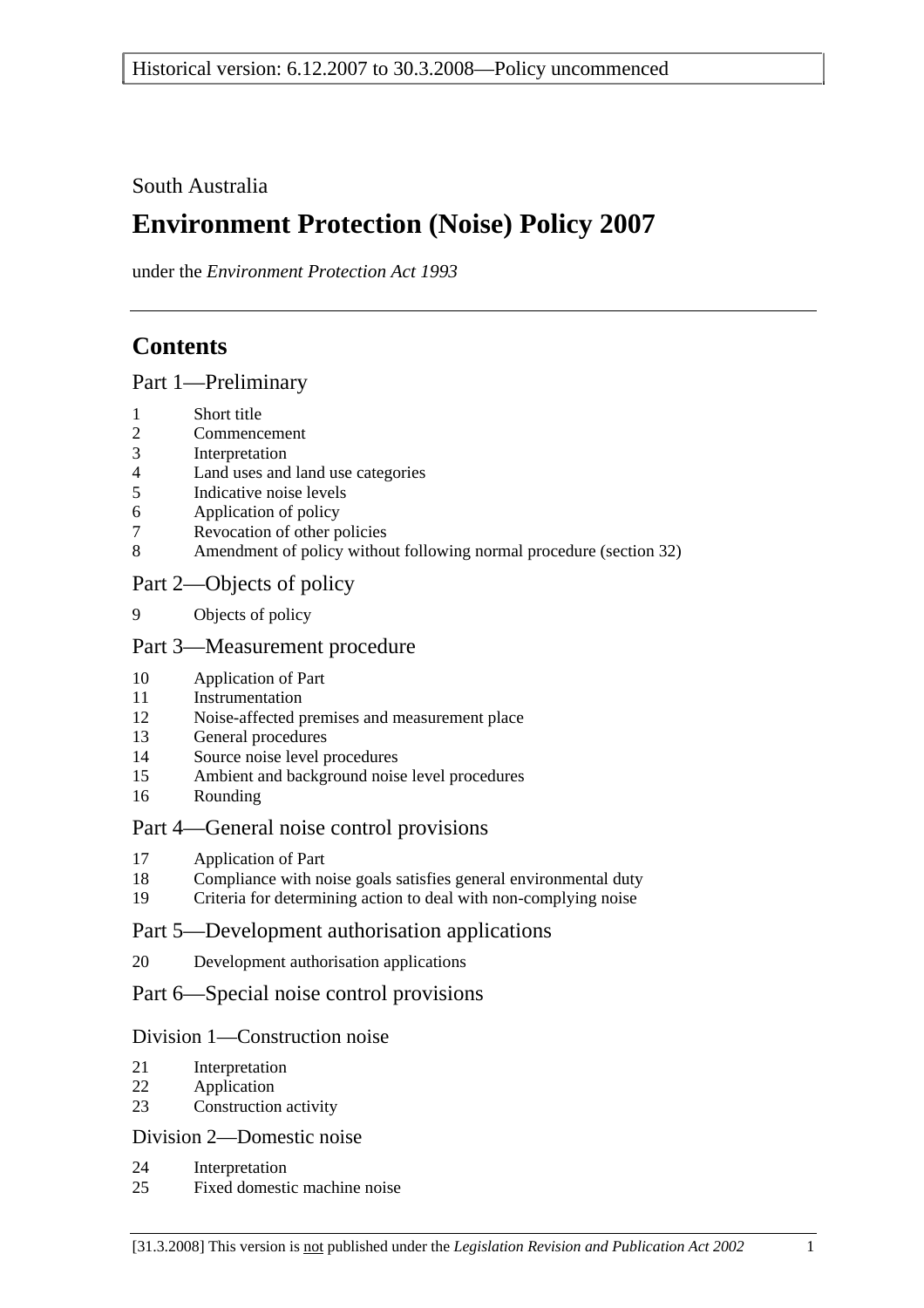#### **Environment Protection (Noise) Policy 2007—6.12.2007 to 30.3.2008—uncommenced**  Contents

| 26                                                          | Noise from domestic activity                                                                                      |  |  |  |
|-------------------------------------------------------------|-------------------------------------------------------------------------------------------------------------------|--|--|--|
| Division 3—Rubbish collection, street sweeping machines etc |                                                                                                                   |  |  |  |
| 27<br>28                                                    | Application<br>Rubbish collection, street sweeping machines etc.                                                  |  |  |  |
| Division 4—Building intruder alarm systems                  |                                                                                                                   |  |  |  |
| 29<br>30                                                    | Interpretation<br>Operation of building intruder alarm systems                                                    |  |  |  |
| Division 5-Frost fans                                       |                                                                                                                   |  |  |  |
| 31<br>32                                                    | Interpretation<br>Operation of frost fans                                                                         |  |  |  |
| Part 7—Guidance documents                                   |                                                                                                                   |  |  |  |
| 33<br>34<br>35                                              | Audible bird scaring devices<br>Wind farms<br>Issue of environment protection orders to give effect to guidelines |  |  |  |
| Schedule 1—Noise excluded from policy (clause 6)            |                                                                                                                   |  |  |  |
|                                                             |                                                                                                                   |  |  |  |

Legislative history

# **Part 1—Preliminary**

## **1—Short title**

This policy may be cited as the *Environment Protection (Noise) Policy 2007*.

## **2—Commencement**

This policy will come into operation on a day to be fixed by the Governor by notice in the Gazette.

## **3—Interpretation**

(1) In this policy—

*Act* means the *Environment Protection Act 1993*;

*ambient noise* at a place affected by noise from a noise source means the noise at the place other than the noise from the noise source;

*ambient noise level (continuous)* means the value, expressed in dB(A), of a continuous steady sound that, for the period over which the measurement is taken using fast time weighting, has the same mean square sound pressure as the ambient noise level which varies with time when measured in accordance with Part 3;

*ambient noise level (maximum)* means the value, expressed in dB(A), of the highest instantaneous noise level measured using fast time weighting during measurement of the ambient noise level (continuous);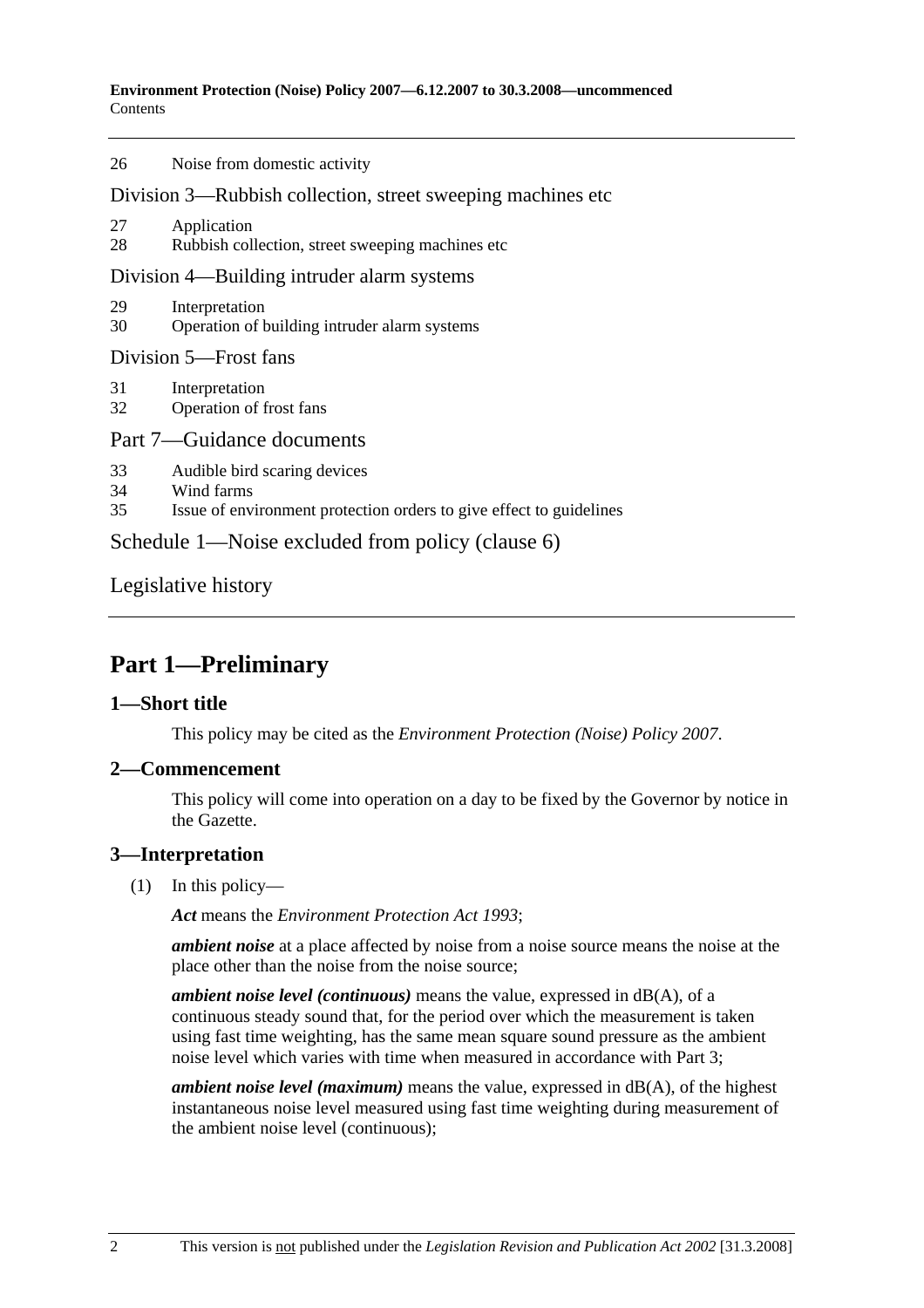*background noise level* means the noise level that, according to a measurement taken using fast time weighting in accordance with Part 3, is equalled or exceeded for 90 per cent of the period over which the measurement is taken;

*building* includes a structure and part of a building or structure:

*characteristic*, in relation to noise from a noise source, means a tonal, impulsive, low frequency or modulating characteristic of the noise that is determined by the Authority or another administering agency, in accordance with the *Guidelines for the use of the Environment Protection (Noise) Policy 2007* published by the Authority as in force from time to time, to be fundamental to the nature and impact of the noise;

*dB(A)* means decibels measured using the "A" weighting network of a sound level meter;

*Development Plan* means a Development Plan under the *Development Act 1993*;

*domestic premises* means premises principally used for a purpose other than a business purpose;

*extraneous noise* means—

- (a) noise caused by wind (such as wind on vegetation or the microphone diaphragm), insects, animals, birds, aircraft or unusual traffic conditions or any other infrequently occurring event; or
- (b) noise that the Authority or another administering agency determines to be of a significant level and the result of an organised activity that might be discontinued, reduced or relocated;

*fast time weighting* means a setting of a sound level meter to a "fast" or "F" response;

*habitable room* means any room that is not a storage area, bathroom, laundry or toilet;

*impulsive characteristic*—a noise has an impulsive characteristic if it has a dominant characteristic consisting of a single pressure peak, or a sequence of such peaks, or a single burst with multiple pressure peaks whose amplitude decays with time, or a sequence of such bursts;

*indicative noise level* for a noise source means the indicative noise level determined for the noise source under clause 5;

*land use category* means a category of land use determined under clause 4 for the purpose of determining the indicative noise level for a noise source or the relevant allowable noise level for noise-affected premises;

*locality* means an area to which a Development Plan applies (whether described in the Plan as a locality, or as a zone or a precinct or otherwise) that is—

- (a) made subject to a set of land use rules by provisions of the Plan; and
- (b) not itself further divided by the Plan into areas that are made subject to separate sets of land use rules;

*low frequency characteristic*—a noise has a low frequency characteristic if it has a characteristic that dominates the overall noise with content between 20 hertz and 250 hertz;

*modulating characteristic*—a noise has a modulating characteristic if it varies significantly in frequency character or amplitude;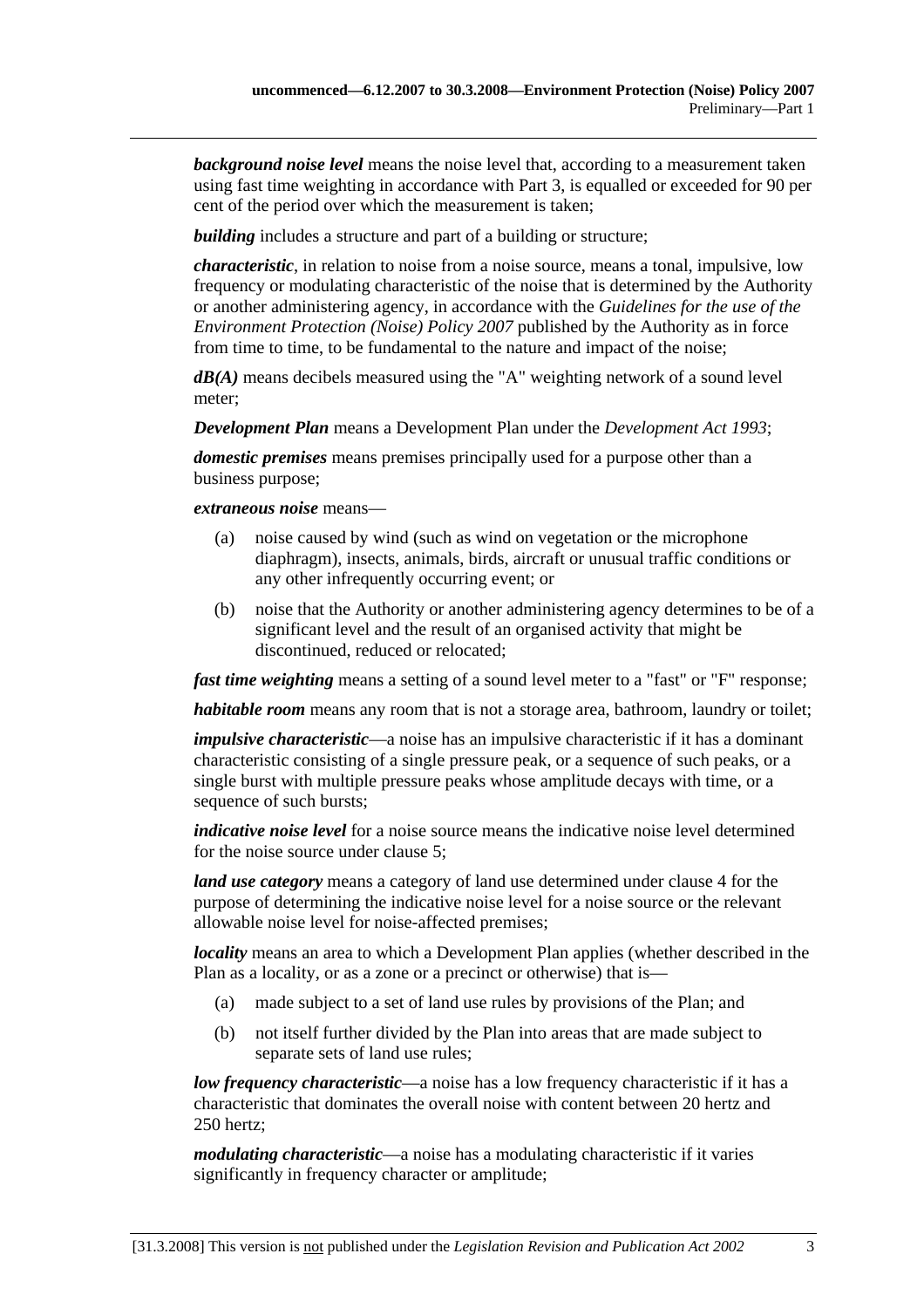*noise-affected premises*—see clause 12;

*noise level* means sound pressure level in dB(A);

*noise source* means premises or a place at which an activity is undertaken, or a machine or device is operated, resulting in the emission of noise;

*premises* means land, or the whole or part of a building or vessel;

*quiet locality*—a locality is a quiet locality if the Development Plan provisions that make land use rules for the locality principally promote land uses that all fall within either or both of the following land use categories:

- (a) Residential;
- (b) Rural Living;

*relevant Development Plan provisions* for premises means the Development Plan provisions that make land use rules for the locality in which the premises are situated;

*source noise level (continuous)* means the value, expressed in dB(A), of a continuous steady sound that, for the period over which the measurement is taken using fast time weighting, has the same mean square sound pressure as the noise level which varies over time when measured in relation to a noise source and noise-affected premises in accordance with Part 3;

*source noise level (maximum)*, in relation to a noise source, means the value, expressed in  $dB(A)$ , of the highest instantaneous noise level using fast time weighting during the measurement of the source noise level (continuous) in relation to the noise source and noise-affected premises;

*tonal characteristic*—a noise has a tonal characteristic if it has a perceptible and definite pitch or tone.

- (2) In this policy, the expression *mandatory provision* followed by a statement as to the category of offence is to be taken to signify that contravention of the provision at the foot of which the expression appears is, for the purposes of Part 5 of the Act, an offence of the category so stated.
- (3) In this policy, a reference to an Australian Standard, an Australian/New Zealand Standard or an International Electro-technical Commission Standard is a reference to the Standard as varied from time to time.

**Note—** 

Unless the contrary intention appears, terms used in this policy that are defined in the Act have the respective meanings assigned to those terms by the Act.

#### **4—Land uses and land use categories**

- (1) For the purposes of this policy, relevant Development Plan provisions for a locality *principally promote* a particular land use in the locality if—
	- (a) that land use alone is promoted by the provisions; or
	- (b) that land use is clearly given precedence by the provisions over other land uses also promoted by the provisions; or
	- (c) that land use is one of a number of land uses promoted by the provisions, none of which is given precedence as referred to in paragraph (b).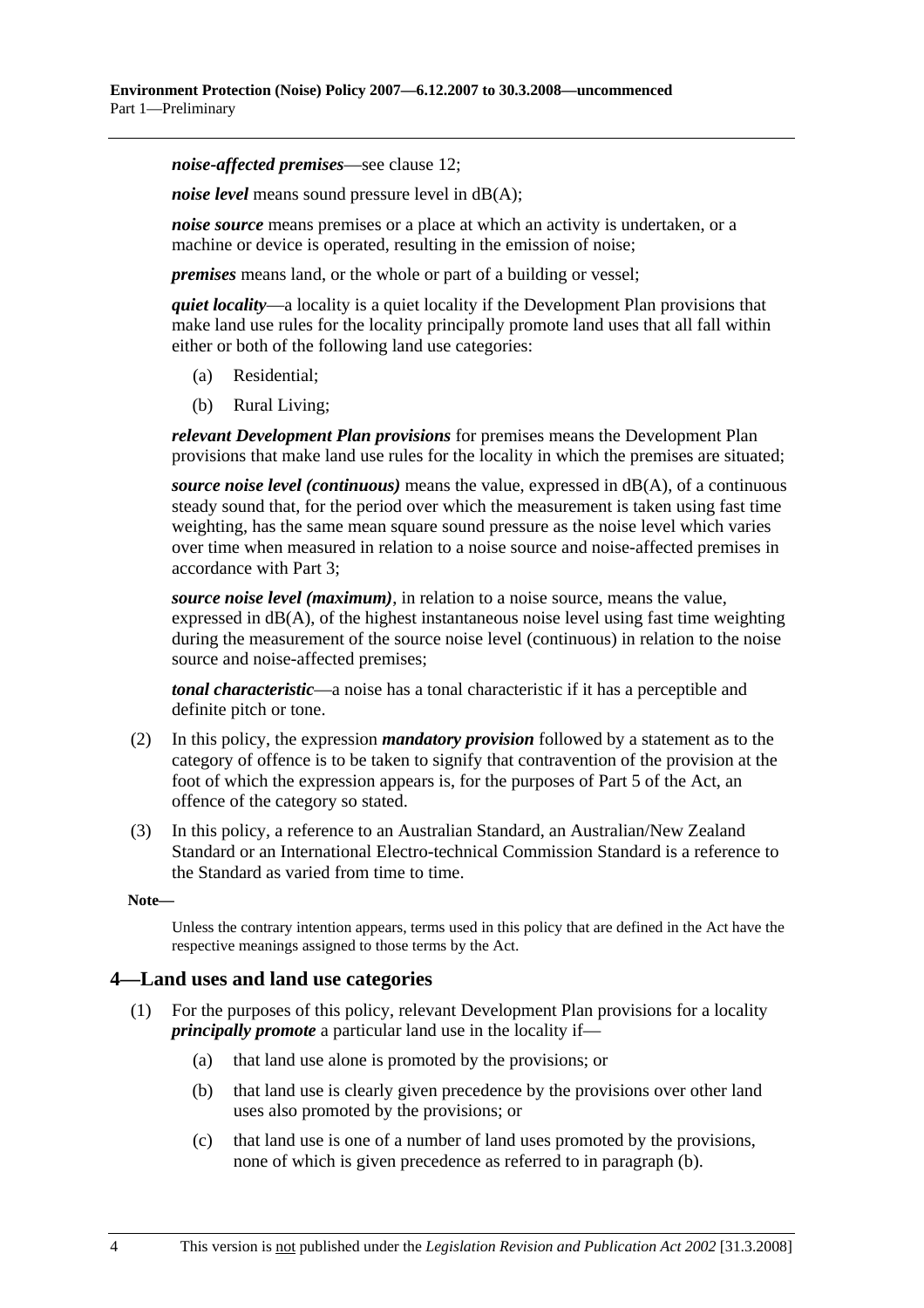- (2) If there is uncertainty as to what land uses are principally promoted by relevant Development Plan provisions, the question is to be determined, for the purposes of this policy, by the Authority in consultation with the council for the area concerned.
- (3) The land use category within which a land use principally promoted by relevant Development Plan provisions falls is to be determined by the Authority in accordance with the *Guidelines for the use of the Environment Protection (Noise) Policy 2007* published by the Authority as in force from time to time.
- (4) If there is uncertainty as to what land use category a land use principally promoted by the relevant Development Plan provisions falls within, the question is to be determined, for the purposes of this policy, by the Authority in consultation with the council for the area concerned.

## **5—Indicative noise levels**

- (1) Subject to this clause, the indicative noise level for a noise source is to be determined as follows:
	- (a) where—
		- (i) the land uses principally promoted by the relevant Development Plan provisions for the noise source fall within a land use category specified in Table 1 in subclause (9); and
		- (ii) the land uses principally promoted by the relevant Development Plan provisions for the noise-affected premises fall within the same category as those principally promoted by the relevant Development Plan provisions for the noise source,

by reference to indicative noise factors set out in Table 1;

- (b) in any other case—by reference to indicative noise factors set out in Table 2 in subclause (9).
- (2) When measurements to determine the source noise level (continuous) are taken—
	- (a) between 7.00 a.m. and 10.00 p.m. on the same day—an indicative noise factor used to determine the indicative noise level for the noise source is found in Table 1 or 2 in the column under the heading "**Day**"; or
	- (b) between 10.00 p.m. on one day and 7.00 a.m. on the following day—an indicative noise factor used to determine the indicative noise level for the noise source is found in Table 1 or 2 in the column under the heading "**Night**".
- (3) An indicative noise factor is also selected from Table 1 or 2 by reference to a land use category—an indicative noise factor for a land use category is found in the table in the column alongside the land use category.
- (4) If the land uses principally promoted by the relevant Development Plan provisions for the noise source and those principally promoted by the relevant Development Plan provisions for the noise-affected premises all fall within a single land use category, the indicative noise level for the noise source is the indicative noise factor for that land use category.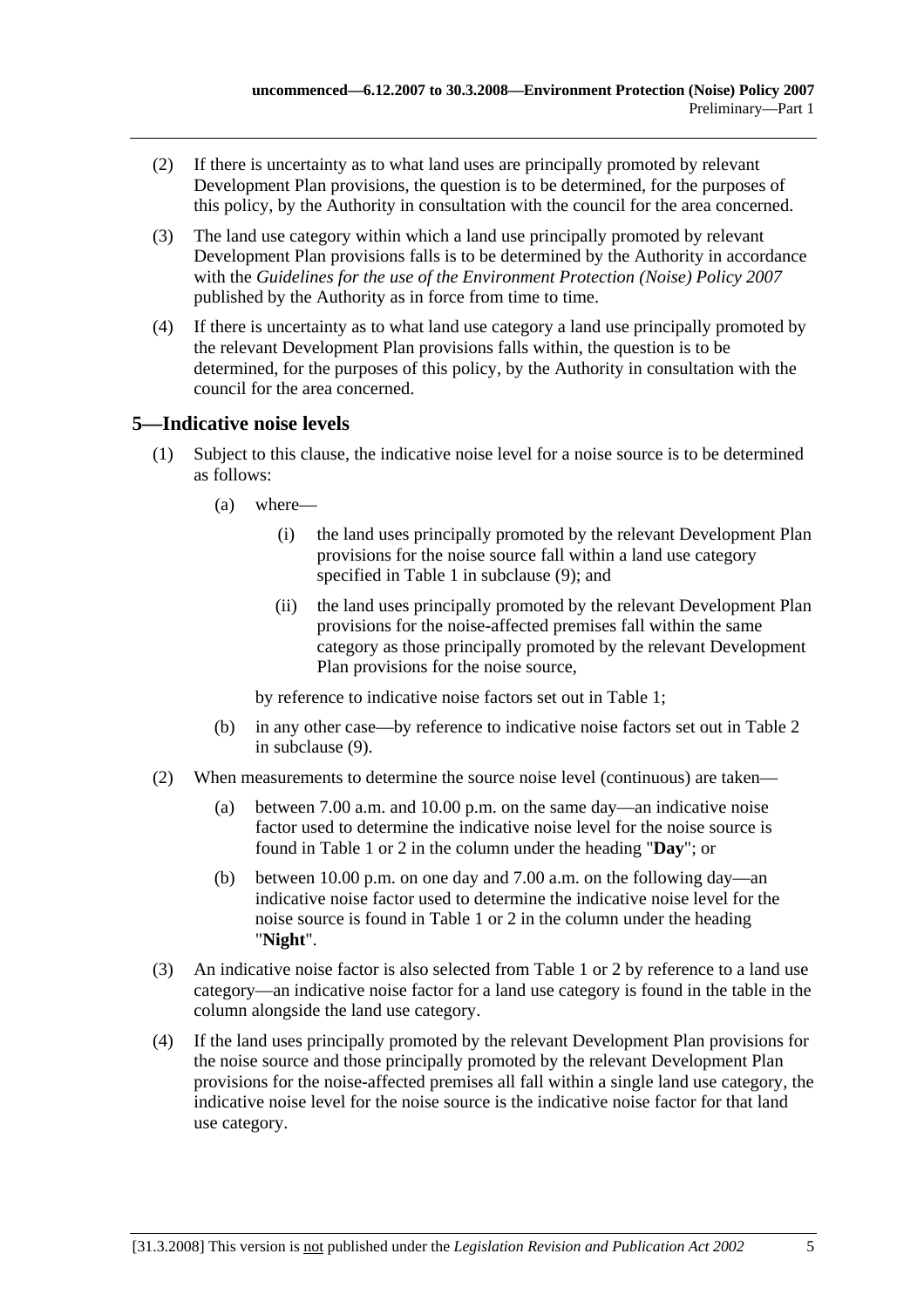- (5) Subject to subclause (6), if the land uses principally promoted by the relevant Development Plan provisions for the noise source and those principally promoted by the relevant Development Plan provisions for the noise-affected premises do not all fall within a single land use category, the indicative noise level is the average of the indicative noise factors for the land use categories within which those land uses fall.
- (6) Subclause (5) does not apply if the locality in which the noise source is situated is separated from the locality in which the noise-affected premises are situated by another locality that is (on an imaginary straight line joining the noise source and the noise-affected premises) at least 100 metres wide, but instead subclause (4) applies as if the land uses principally promoted by the relevant Development Plan provisions for the noise source were the same as those principally promoted by the relevant Development Plan provisions for the noise-affected premises.
- (7) A figure resulting from the calculation of an average under subclause (5) must, if it contains a fraction, be rounded to the nearest whole number.
- (8) Despite the other provisions of this clause, if the measurement place is within a habitable room but cannot be located at an open window, the indicative noise level for the noise source is—
	- (a) the satisfactory level set out in *Australian/New Zealand Standard AS/NZS 2107:2000—Acoustic Recommended Design Sound Levels and Reverberation Times for Building Interiors*, determined by the Authority to be the relevant level; or
	- (b)  $20 \text{ dB}(A)$  less than the indicative noise level that would, but for this subclause, apply,

whichever is the greater.

(9) **Tables**

**Table 1 (subclause (1)(a))** 

| Land use category | Indicative noise factor $(dB(A))$ |              |
|-------------------|-----------------------------------|--------------|
|                   | Day                               | <b>Night</b> |
| General Industry  | 65                                | 65           |
| Special Industry  | 70                                | 70           |

**Table 2 (subclause (1)(b))** 

**Land use category** 

|                       | Day | <b>Night</b> |
|-----------------------|-----|--------------|
| <b>Rural Living</b>   | 47  | 40           |
| Residential           | 52  | 45           |
| <b>Rural Industry</b> | 57  | 50           |
| Light Industry        | 57  | 50           |
| Commercial            | 62  | 55           |
| General Industry      | 65  | 55           |
| Special Industry      | 70  | 60           |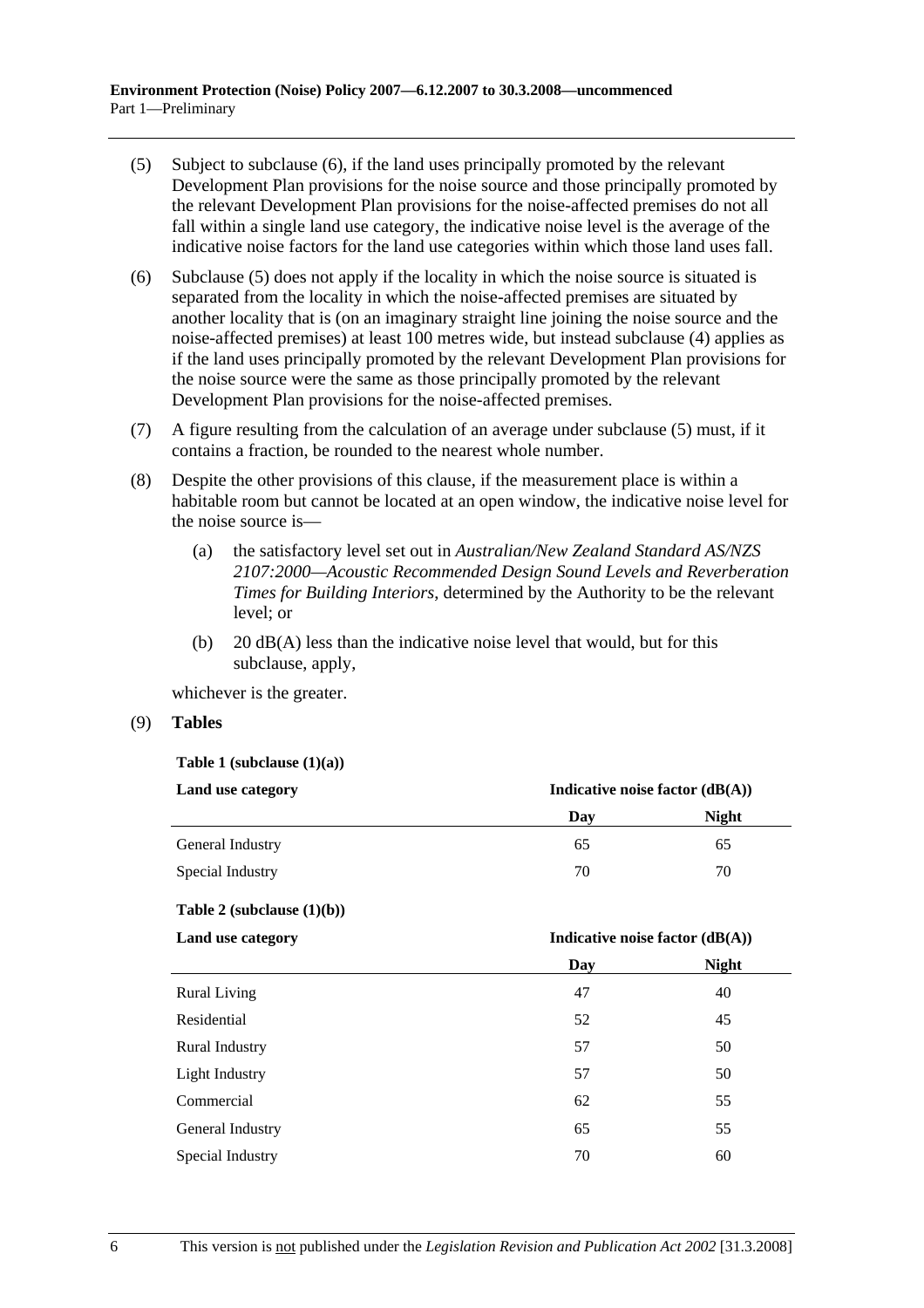### **6—Application of policy**

Except insofar as it forms part of ambient noise, this policy does not apply to—

- (a) a noise of a class set out in Schedule 1; or
- (b) a noise if an environmental authorisation, environment protection order, or exemption, relating to the noise, applied to the noise immediately before the commencement of this policy and continues to apply to the noise.

### **7—Revocation of other policies**

The following environment protection policies are revoked:

- (a) *Environment Protection (Machine Noise) Policy 1994* (see *Gazette 27.10.1994 p1376*);
- (b) *Environment Protection (Industrial Noise) Policy 1994* (see *Gazette 27.10.1994 p1366*), as amended.

### **8—Amendment of policy without following normal procedure (section 32)**

- (1) The following provisions of this policy may be amended by the Minister, by notice in the Gazette, under section  $32(1)(c)$  of the Act:
	- (a) clause 3;
	- (b) Part 3;
	- (c) Part 6;
	- (d) Part 7;
	- (e) Schedule 1.
- (2) The kinds of changes that may be made to a provision by amendment under subclause (1) are as follows:
	- (a) the provision may be substituted wholly or in part;
	- (b) material may be varied or struck out from the provision;
	- (c) material may be inserted into the provision.
- (3) The Authority will not make a recommendation to the Minister for amendment of a provision under subclause (1) unless it has—
	- (a) developed a written proposal for the amendment, clearly setting out the purpose and likely impact of and reasons for the proposed amendment; and
	- (b) consulted with relevant organisations and industries and the community likely to be affected by the proposed amendment; and
	- (c) given consideration to and informed the Minister of the views expressed by those consulted.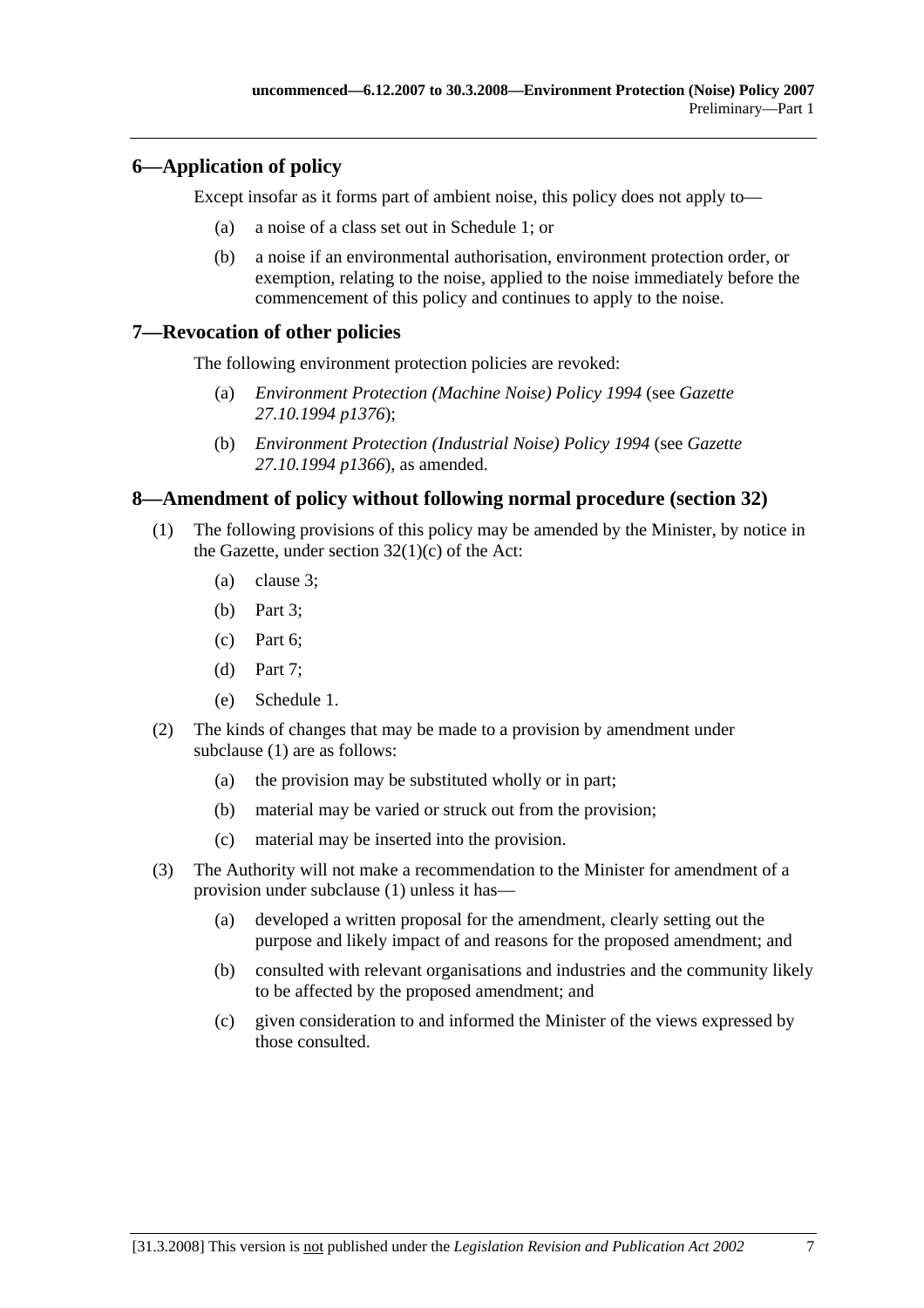# **Part 2—Objects of policy**

### **9—Objects of policy**

This policy has the following objects:

- (a) to set out procedures for measuring noise to determine compliance with the Act and this policy (see Part 3);
- (b) to fix noise goals for most noise sources compliance with which will satisfy the general environmental duty under section 25 of the Act in relation to noise from those noise sources (see Part 4);

**Note—** 

Clause 6 excludes certain noise from the application of this policy.

Part 4 does not apply to noises of the kinds to which Part 6 and Part 7 apply.

- (c) to set out criteria for determining what requirements (if any) the Authority or another administering agency will impose to deal with noise sources not complying with applicable noise goals under this policy (see Part 4);
- (d) to provide the basis for a consistent approach to issues relating to noise in the determination of applications for development authorisation under the *Development Act 1993* (see Part 5);
- (e) to make special provision for certain kinds of noises (see Part 6);
- (f) to apply guidelines or other guidance documents to certain kinds of noises (see Part 7).

## **Part 3—Measurement procedure**

### **10—Application of Part**

Except as otherwise specified, this Part does not apply to noise to which guidelines under Part 7 apply.

### **11—Instrumentation**

- (1) The measurement of noise for the purposes of this policy must be taken by a sound level meter that complies with *Australian Standard AS 1259-1990 Acoustics—Sound Level Meters* and has been tested in the previous 24 months by a National Association of Testing Authorities of Australia registered laboratory and certified by the laboratory to be accurate within relevant tolerances allowed for a Type 0, 1 or 2 sound level meter in *Australian Standard AS 1259-1990* or *International Electro-technical Commission Standards IEC 651-1979* and *IEC 804-1985*.
- (2) Other equipment may be used in conjunction with a sound level meter when taking a noise measurement provided that the overall accuracy of the measurement, as certified by a National Association of Testing Authorities of Australia registered laboratory in the previous 24 months, is no less than that acceptable for a Type 2 sound level meter.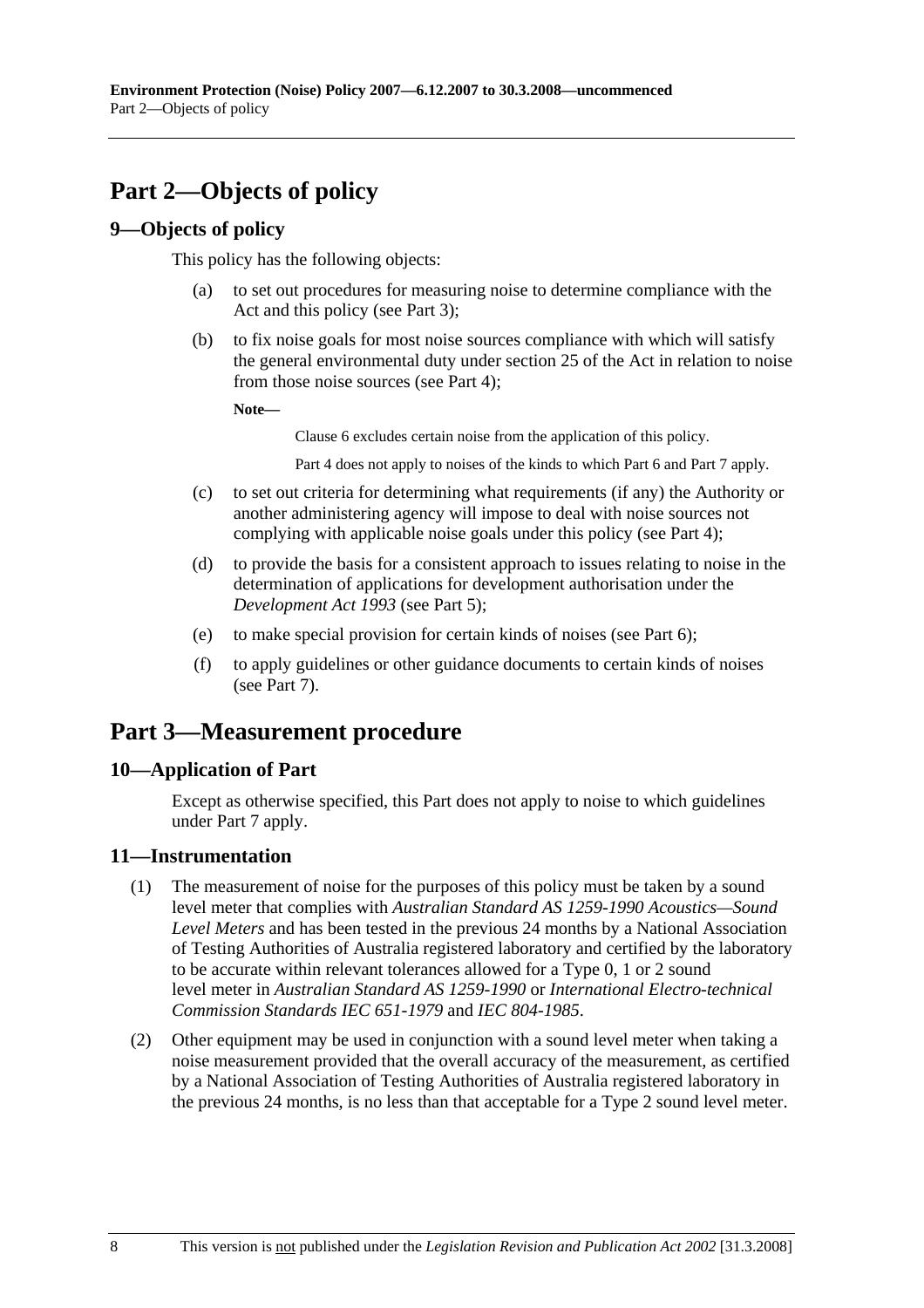(3) For each series of noise measurements taken, a calibrated reference sound source accurate within plus or minus 1 dB(A) must be used to check the performance of the sound level meter and other equipment used in the measurement, before and after that measurement.

### **12—Noise-affected premises and measurement place**

- (1) For the purposes of this policy, measurements to determine the compliance with this policy of noise from a noise source are to be taken in relation to premises at which the noise is audible (*noise-affected premises*) that—
	- (a) are in separate occupation from the noise source and used for residential or business purposes; or
	- (b) constitute a quiet ambient environment set aside as a park or reserve or for public recreation or enjoyment.
- (2) The measurement of a source noise level (continuous) and, subject to clause 15, an ambient noise level (continuous) or background noise level must be taken at a place, determined in accordance with subclauses (3), (4) and (5), at the noise-affected premises that is within or near, and at the same approximate elevation as, an area frequented by persons residing, working or sleeping at the premises, or, in the case of land set aside as a park or reserve or for public recreation or enjoyment, by members of the public.
- (3) Unless the Authority or another administering agency determines that it is not practicable or relevant to do so, the measurement place must be located outside any buildings.
- (4) If the Authority or another administering agency determines that it is not practicable or relevant to locate the measurement place outside any buildings—
	- (a) the measurement place must be at a window of a habitable room; and
	- (b) the window must be opened as wide as possible.
- (5) If the measurement place cannot be located at an open window of a habitable room, the measurement place must be within such a room.
- (6) Subclauses (3), (4) and (5) do not apply to measurements for the purposes of Part 6 Division 5.

### **13—General procedures**

The following procedures must be adopted when measuring a source noise level (continuous), ambient noise level (continuous) or background noise level:

- (a) if the measurement is taken outside—
	- (i) the microphone of the sound level meter must be at a height of 1.2 to 1.5 metres above any horizontal acoustically reflecting surface, and, if it is practicable and relevant, at a distance of at least 3.5 metres from any vertical acoustically reflecting surface; and
	- (ii) the axis of maximum sensitivity of the microphone of the sound level meter must be directed towards the noise source; and
	- (iii) a wind shield approved by the sound level meter manufacturer must be used; and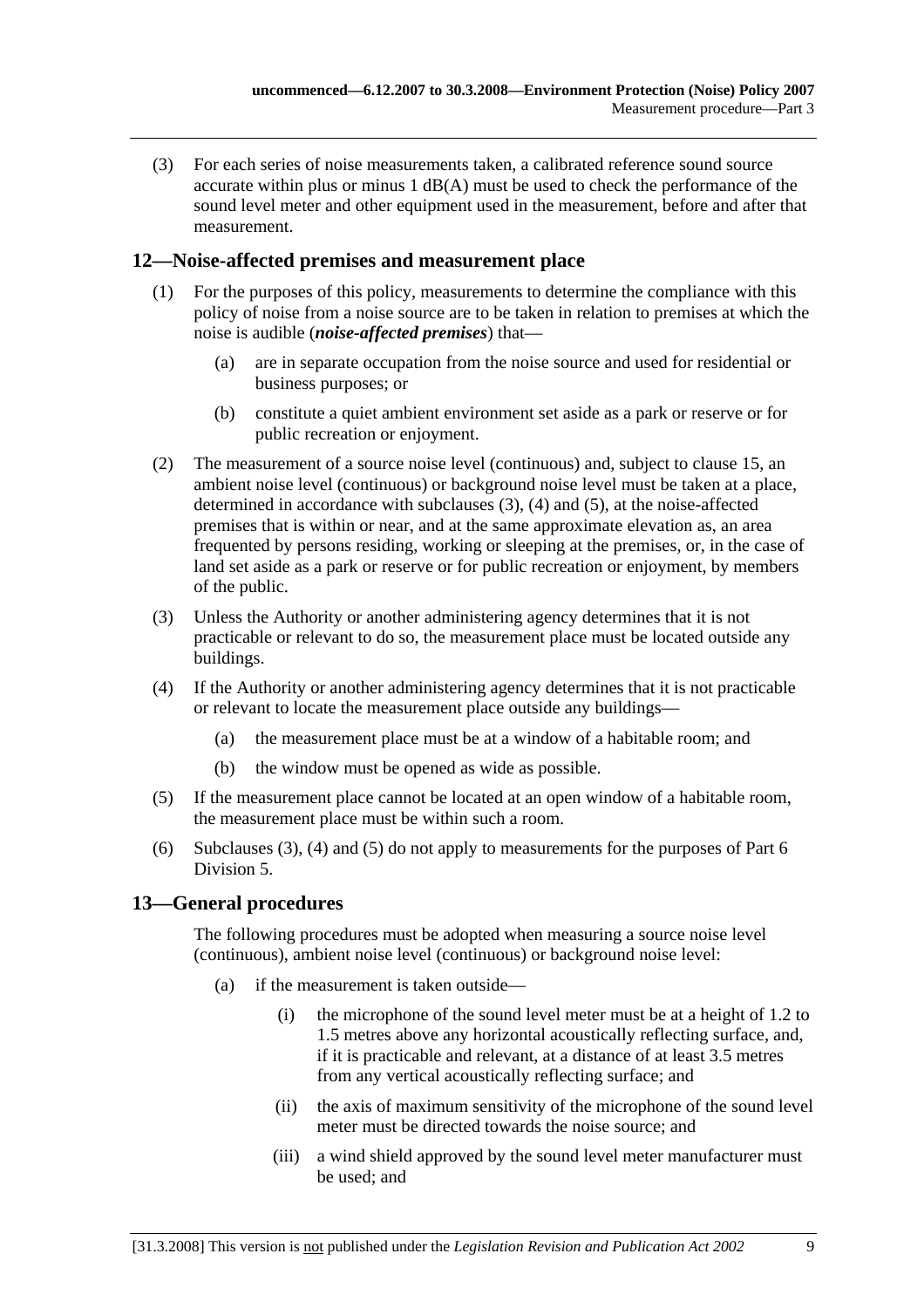- (iv) the wind velocity at the measurement place must not exceed 5 metres per second; and
- (v) care must be taken to avoid any effect on the measurement of extraneous noise, acoustic vibration or electrical interference; and
- (vi) steps must be taken, as determined by the Authority or another administering agency, to take account of any significantly varying meteorological patterns in the locality;
- (b) if the measurement is taken at an open window of a room—
	- (i) the microphone of the sound level meter must be in the middle of the plane of the open window; and
	- (ii) the axis of maximum sensitivity of the microphone of the sound level meter must be perpendicular to the plane of the window; and
	- (iii) a wind shield approved by the sound level meter manufacturer must be used; and
	- (iv) the wind velocity at the measurement place must not exceed 5 metres per second; and
	- (v) care must be taken to avoid any effect on the measurement of extraneous noise, acoustic vibration or electrical interference or noise generated within the premises in which the measurement is taken; and
	- (vi) steps must be taken, as determined by the Authority or another administering agency, to take account of any significantly varying meteorological patterns in the locality;
- (c) if the measurement is taken within a room or at any place determined by the Authority or another administering authority—
	- (i) the sound level meter must be held at a position that produces the highest noise level reading in the room or place when at least 1 metre from walls, at least 1.5 metres from windows, and at a height of 1.2 to 1.5 metres above floor level; and
	- (ii) a wind shield approved by the sound level meter manufacturer must be used; and
	- (iii) care must be taken to avoid any effect on the measurement of any extraneous noise, acoustic vibration or electrical interference or noise generated within the premises in which the measurement is taken; and
	- (iv) steps must be taken, as determined by the Authority or other administering agency, to take account of any significantly varying meteorological patterns in the locality.

### **14—Source noise level procedures**

- (1) A measurement of a source noise level (continuous) made for the purposes of this policy—
	- (a) must be made using fast time weighting; and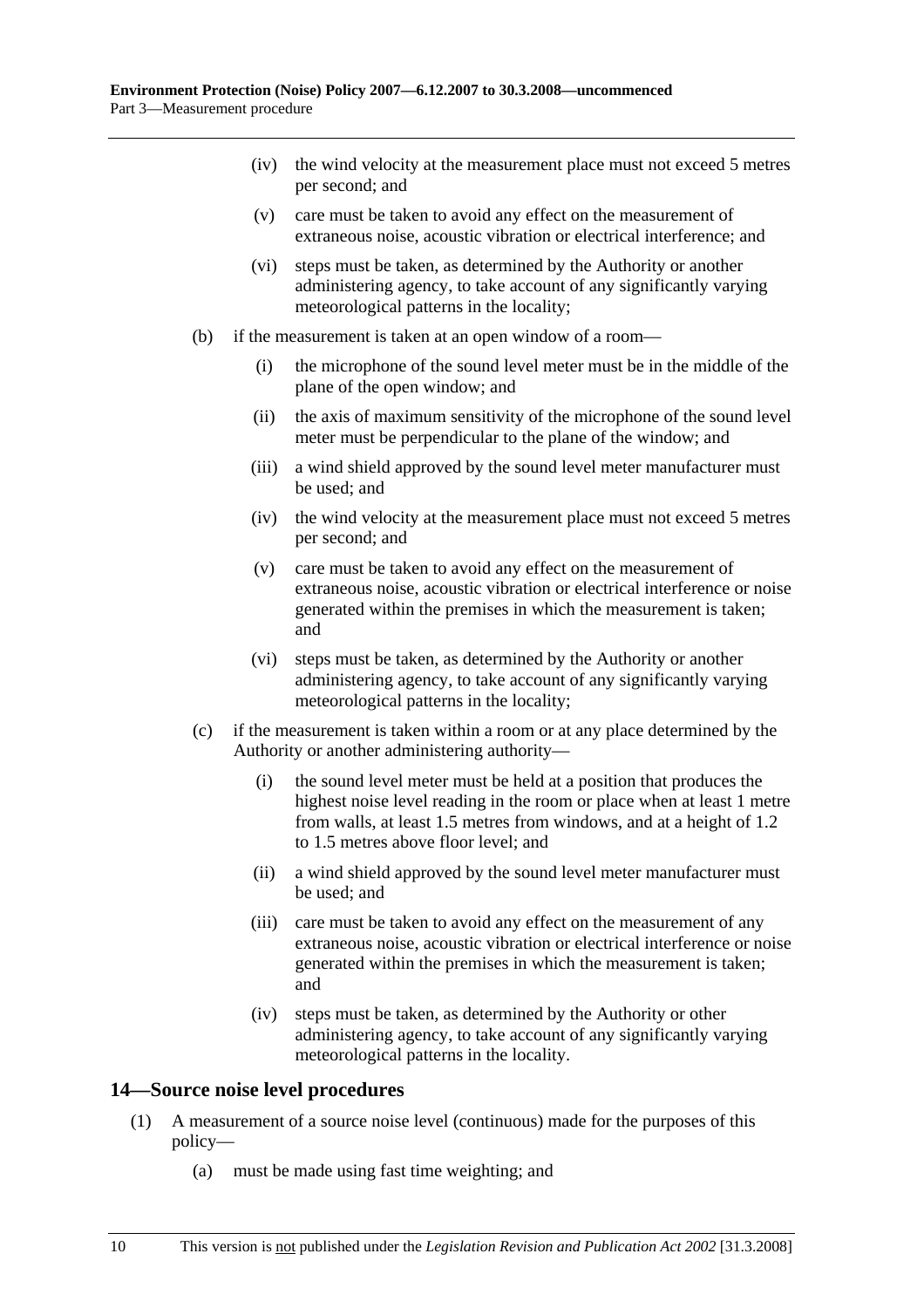- (b) must be made—
	- (i) over a period of 15 minutes; or
	- (ii) if the Authority or another administering agency has determined, in accordance with the *Guidelines for the use of the Environment Protection (Noise) Policy 2007* published by the Authority as in force from time to time, that a different period is more or equally representative of the impact of the noise from the noise source—over the period so determined by the Authority or other administering agency.
- (2) The source noise level (continuous) must be adjusted in a manner determined by the Authority to remove the influence of the ambient noise level (continuous).
- (3) If the noise from the noise source contains characteristics, the source noise level (continuous) must be further adjusted in the following way (except for the purposes of comparison with the background noise level plus  $5$  dB(A)):
	- (a) if the noise from the noise source contains 1 characteristic,  $5 \text{ dB}(A)$  must be added to the source noise level (continuous);
	- (b) if the noise from the noise source contains 2 characteristics,  $8 \text{ dB}(A)$  must be added to the source noise level (continuous);
	- (c) if the noise from the noise source contains  $3$  or  $4$  characteristics,  $10$  dB(A) must be added to the source noise level (continuous).
- (4) Subclause (3) does not apply to measurements for the purposes of Part 6 Division 5.

#### **15—Ambient and background noise level procedures**

- (1) A measurement of ambient noise level (continuous) or background noise level made for the purposes of this policy must be made—
	- (a) using fast time weighting; and
	- (b) over a period when the noise from the noise source is absent from the measurement place, being a period determined by the Authority or another administering agency to be adequately representative of the nature of the ambient noise.
- (2) If it is not reasonably practicable to measure the ambient noise level (continuous) or background noise level at the noise-affected premises because of difficulty in eliminating noise from the noise source or eliminating the effect of extraneous noise on the measurement, the measurement must be taken at a place determined by the Authority or another administering agency where—
	- (a) the noise from the noise source is absent; and
	- (b) extraneous noise does not affect the measurement; and
	- (c) the noise is determined by the Authority or other administering agency to adequately match the ambient noise at the noise-affected premises.

### **16—Rounding**

The final result of a measurement procedure under this Part must, if it contains a fraction, be rounded to the nearest whole number.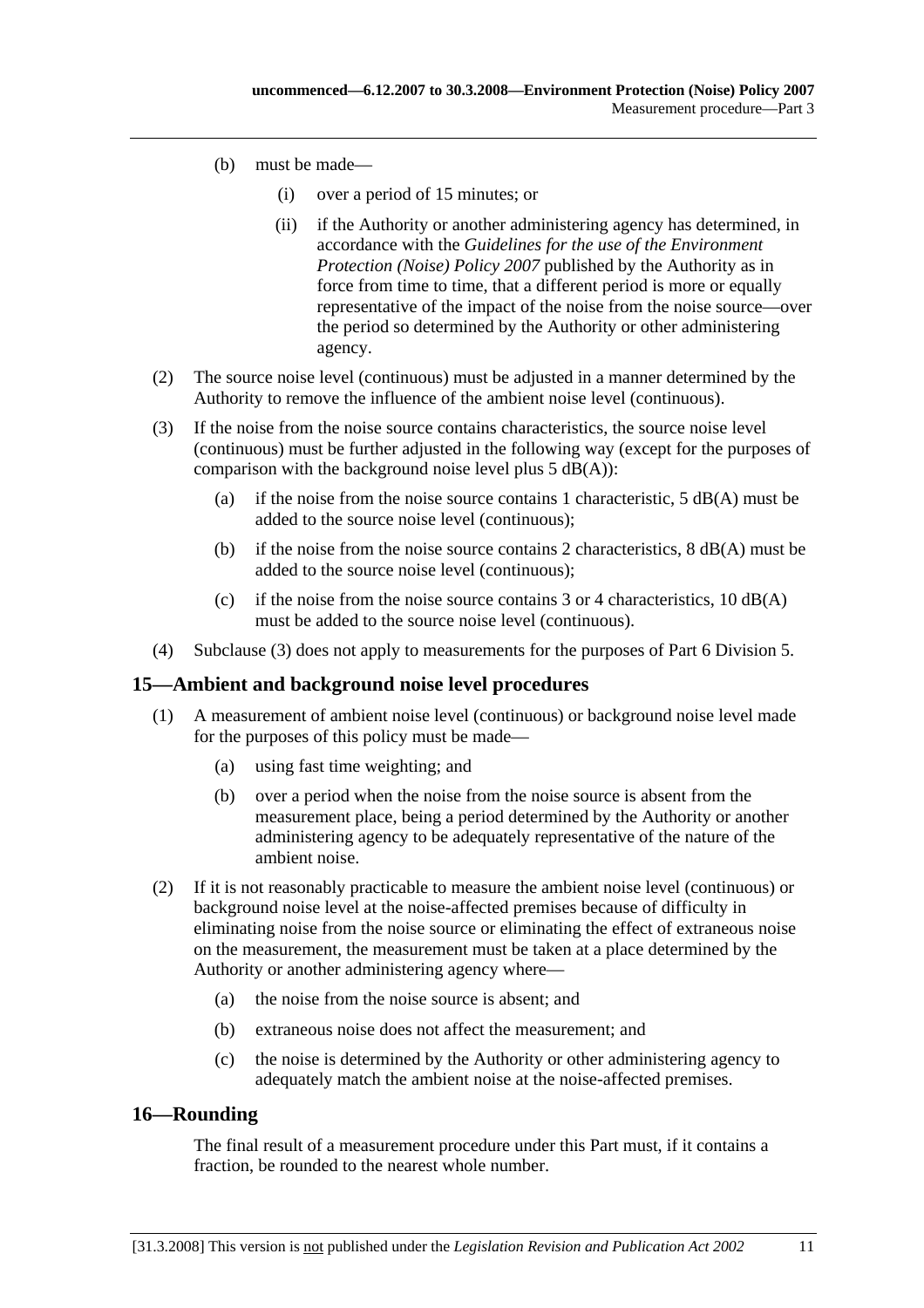## **Part 4—General noise control provisions**

### **17—Application of Part**

Except as otherwise specified, this Part does not apply to noise to which the provisions of Part 6, or guidelines under Part 7, apply.

### **18—Compliance with noise goals satisfies general environmental duty**

- (1) The general environmental duty under section 25 of the Act is satisfied in relation to noise from a noise source, insofar as the noise affects particular noise-affected premises, if the noise complies with the noise goals.
- (2) The noise complies with the noise goals if measurements taken in relation to the noise source and the noise-affected premises show that—
	- (a) the source noise level (continuous) does not exceed the background noise level plus 5 dB(A); or
	- (b) the source noise level (continuous) does not exceed the indicative noise level for the noise source.

### **19—Criteria for determining action to deal with non-complying noise**

If noise from a noise source does not comply with the noise goals, the Authority or another administering agency must, in determining whether it should require any action to be taken to reduce the noise and, if so, what action should be required and what period should be allowed for taking such action, have regard to the following matters:

- (a) the amount in  $dB(A)$  by which the source noise level (continuous) exceeds the relevant level and the frequency and duration of the noise level that give rise to that result;
- (b) any component of the ambient noise or extraneous noise that—
	- (i) has a noise level similar to or greater than the source noise level (continuous); and
	- (ii) has a similar noise character or similar regularity and duration to the noise from the noise source;
- (c) the times of occurrence of the noise from the noise source;
- (d) the number of persons adversely affected by the noise from the noise source and whether there is any special need for quiet at the noise-affected premises;
- (e) the land uses existing in the vicinity of the noise source when the kind of activity currently undertaken at the noise source was first undertaken there;
- (f) the kind of activity undertaken at the noise source and the other land uses existing in the vicinity of the noise-affected premises when the current occupancy of the noise-affected premises commenced;
- (g) whether Development Plan provisions applicable to the noise source have been introduced or changed since the kind of activity currently undertaken at the noise source was first undertaken there;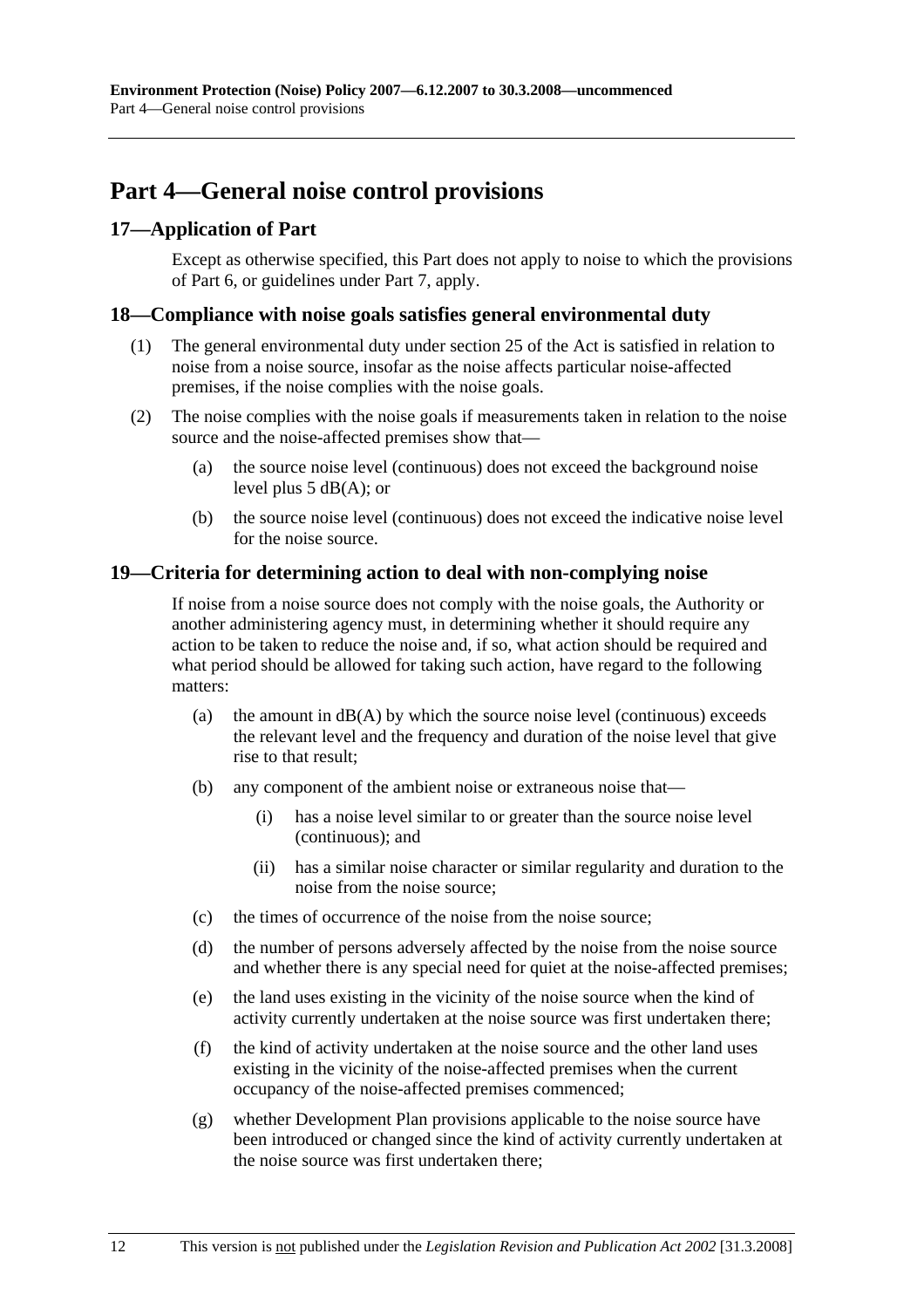- (h) whether Development Plan provisions applicable to the noise-affected premises have been introduced or changed since the current occupancy of the noise-affected premises commenced;
- (i) any other matter required to be taken into account under section 25 of the Act or determined to be relevant by the Authority or the other administering agency.

## **Part 5—Development authorisation applications**

## **20—Development authorisation applications**

- (1) This clause applies for the purpose of the determination by the Authority under Part 6 Division 7 of the Act of the Authority's response in relation to an application for development authorisation referred to it under the *Development Act 1993*.
- (2) For the purposes of this clause—
	- (a) the land to which the application for development authorisation relates is to be taken to be a *noise source* of the kind that would exist if the development proposed in the application had been undertaken and an activity of the kind proposed to be undertaken by the applicant were being undertaken there; and
	- (b) assuming that measurements were taken, in accordance with this policy, in relation to the noise source and existing or future premises (*noise-affected premises*) determined by the Authority to be premises that might be adversely affected by the noise from the noise source—
		- (i) a *predicted source noise level (continuous)* for the development is the noise level determined by the Authority to be the source noise level (continuous) for the noise source that would result from those measurements; and
		- (ii) a *predicted source noise level (maximum)* for the development is a noise level determined by the Authority to be the source noise level (maximum) that would be recorded during those measurements; and
	- (c) the *relevant indicative noise level* is the indicative noise level determined for the noise source in relation to the noise-affected premises.
- (3) A predicted source noise level (continuous) for the development should not exceed the relevant indicative noise level less 5 dB(A).
- (4) In addition, if the noise-affected premises are situated in a quiet locality—
	- (a) a predicted source noise level (continuous) for the development, as determined by the Authority for a period between 7.00 a.m. and 10.00 p.m. on the same day, should not exceed 52 dB(A); and
	- (b) a predicted noise level (continuous) for the development, as determined by the Authority for a period between 10.00 p.m. on one day and 7.00 a.m. on the following day, should not exceed  $45$  dB(A); and
	- (c) a predicted source noise level (maximum) for the development, as determined by the Authority for a time between 10.00 p.m. on one day and 7.00 a.m. on the following day, should not exceed 60  $dB(A)$ .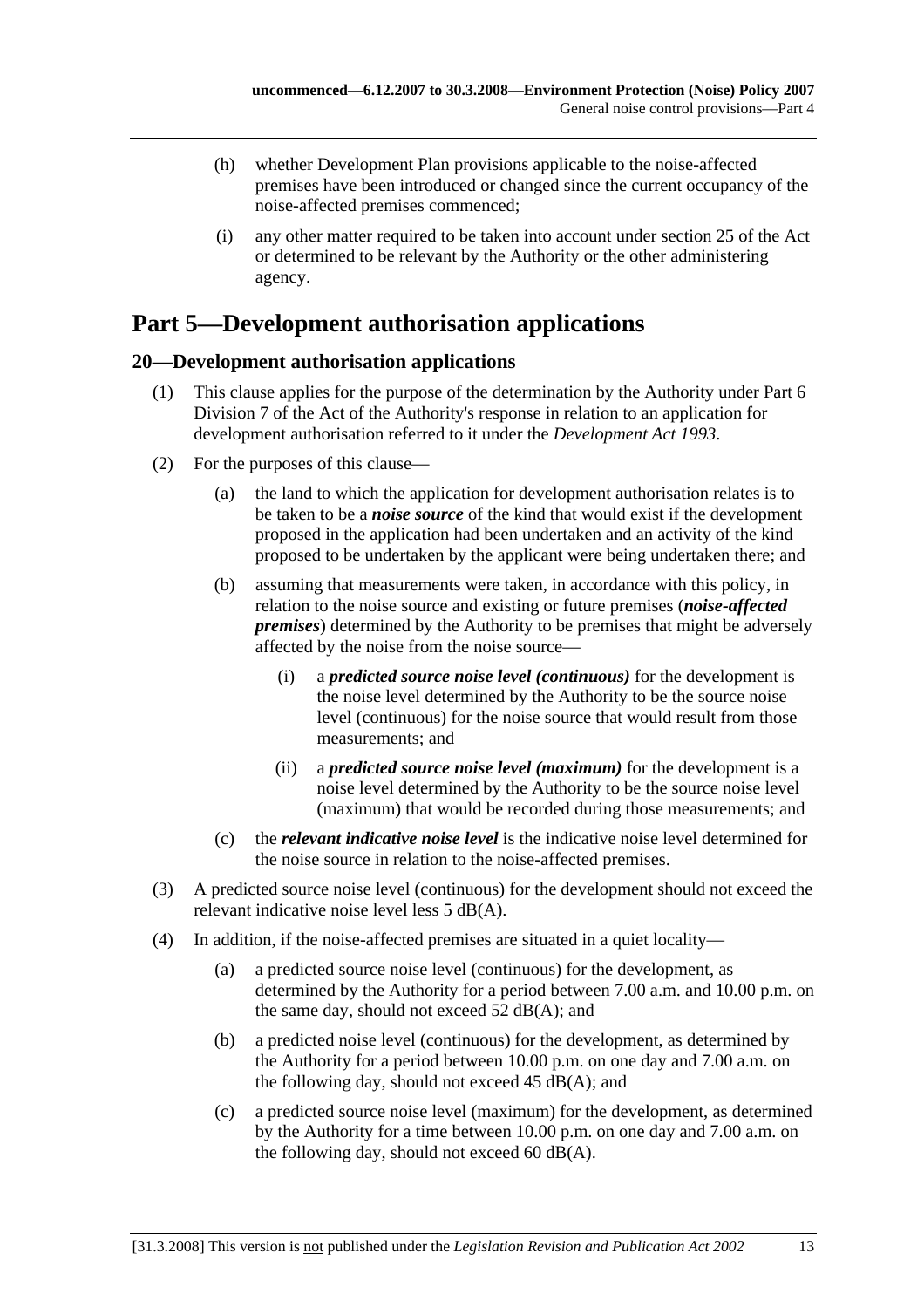- (5) Determinations to be made by the Authority for the purposes of subclauses (2) to (4) are, to the extent required by the Authority, to be made on the basis of documents and information (including calculations and technical details) provided by the applicant for development authorisation.
- (6) If a predicted source noise level (continuous) or predicted source noise level (maximum) for the development exceeds a relevant level prescribed in subclause (3) or (4), the Authority must have regard to the following matters in determining its response:
	- (a) the amount in  $dB(A)$  by which the predicted source noise level (continuous) or predicted source noise level (maximum) exceeds the relevant level and the likely frequency and duration of the noise levels that give rise to that result;
	- (b) any component of the ambient noise or extraneous noise that—
		- (i) has a noise level similar to or greater than the predicted source noise level (continuous) or predicted source noise level (maximum); and
		- (ii) has a similar noise character or similar regularity and duration to the noise from the noise source;
	- (c) the times of occurrence of the noise from the noise source;
	- (d) the number of persons likely to be adversely affected by the noise from the noise source and whether there is or is likely to be any special need for quiet at noise-affected premises;
	- (e) the land uses existing in the vicinity of the noise source;
	- (f) any other matter required to be taken into account under section 25 of the Act or determined to be relevant by the Authority.

## **Part 6—Special noise control provisions**

## **Division 1—Construction noise**

### **21—Interpretation**

(1) In this Division—

#### *construction activity* includes—

- (a) demolition work, site preparation work and building maintenance or repair work; and
- (b) the operation of vehicles within, or entering or leaving, a construction site; and
- (c) any activities, at or within the immediate vicinity of a construction site, of persons who perform work at the site, or work connected with work at the site;

*responsible person* for construction activity means each of the following:

 (a) if the activity is undertaken by or for the owner of the construction site, the owner;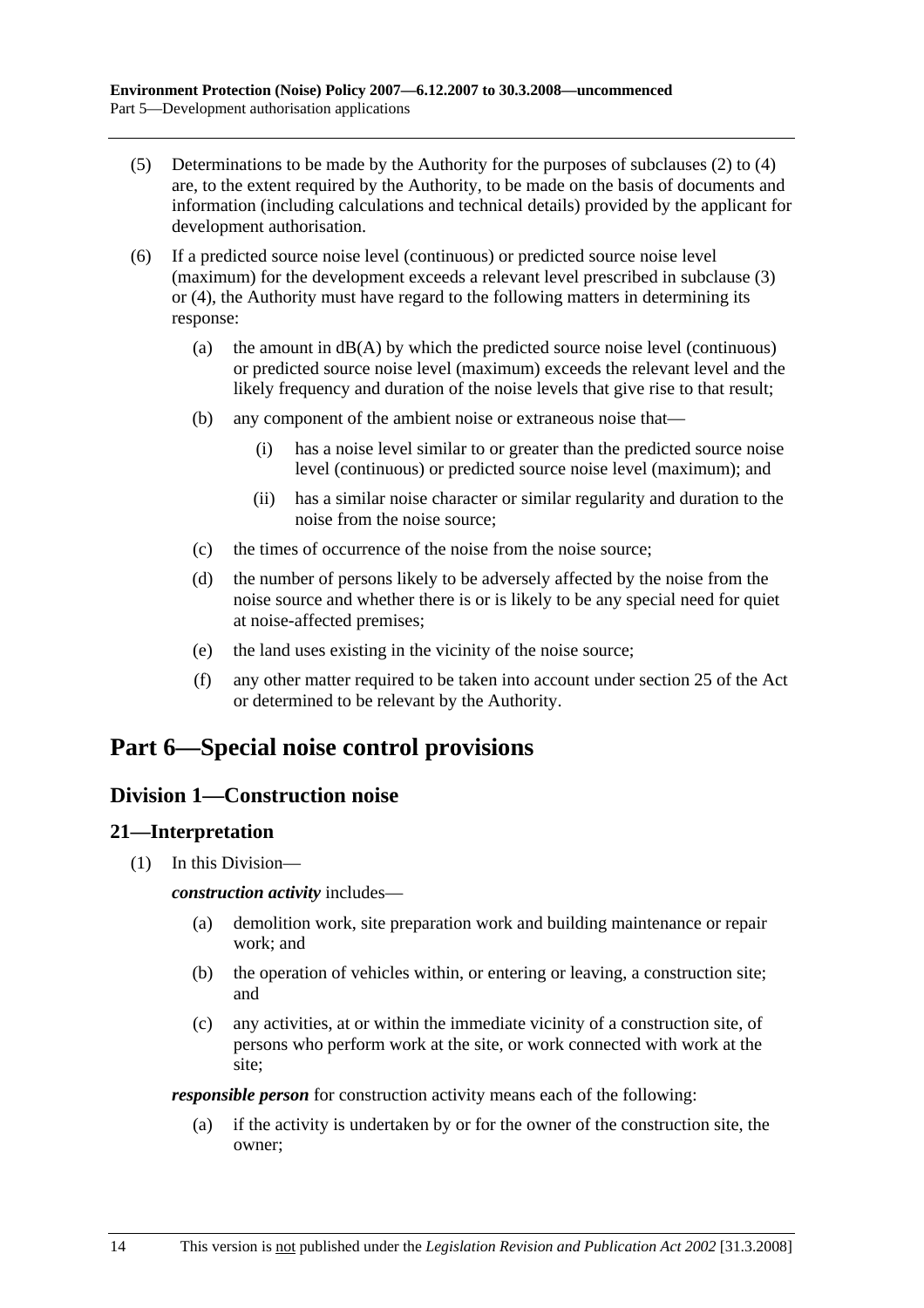- (b) if the activity is undertaken by or for the occupier of the construction site, the occupier;
- (c) if there is a contractor performing the work, the contractor;
- (d) if there is a head contractor for the work, the head contractor.
- (2) In this Division, a reference to the *noise source* is a reference to the premises or place at which the construction activity is being undertaken.

## **22—Application**

This Division does not apply to—

- (a) construction activity at or within the immediate vicinity of a site if development authorisation is not required under the *Development Act 1993* in respect of any of the activities undertaken at the site; or
- (b) construction activity related to roads, railways or other public infrastructure.

### **23—Construction activity**

- (1) The following provisions apply to construction activity resulting in noise with an adverse impact on amenity:
	- (a) subject to paragraph (b), the activity—
		- (i) must not occur on a Sunday or other public holiday; and
		- (ii) must not occur on any other day except between 7.00 a.m. and 7.00 p.m.;
	- (b) a particular operation may occur on a Sunday or other public holiday between 9.00 a.m. and 7.00 p.m., or may commence before 7.00 a.m. on any other day—
		- (i) to avoid an unreasonable interruption of vehicle or pedestrian traffic movement; or
		- (ii) if other grounds exist that the Authority or another administering agency determines to be sufficient;
	- (c) all reasonable and practicable measures must be taken to minimise noise resulting from the activity and to minimise its impact, including (without limitation)—
		- (i) commencing any particularly noisy part of the activity (such as masonry sawing or jack hammering) after 9.00 a.m.; and
		- (ii) locating noisy equipment (such as masonry saws or cement mixers) or processes so that their impact on neighbouring premises is minimised (whether by maximising the distance to the premises, using structures or elevations to create barriers or otherwise); and
		- (iii) shutting or throttling equipment down whenever it is not in actual use; and
		- (iv) ensuring that noise reduction devices such as mufflers are fitted and operating effectively; and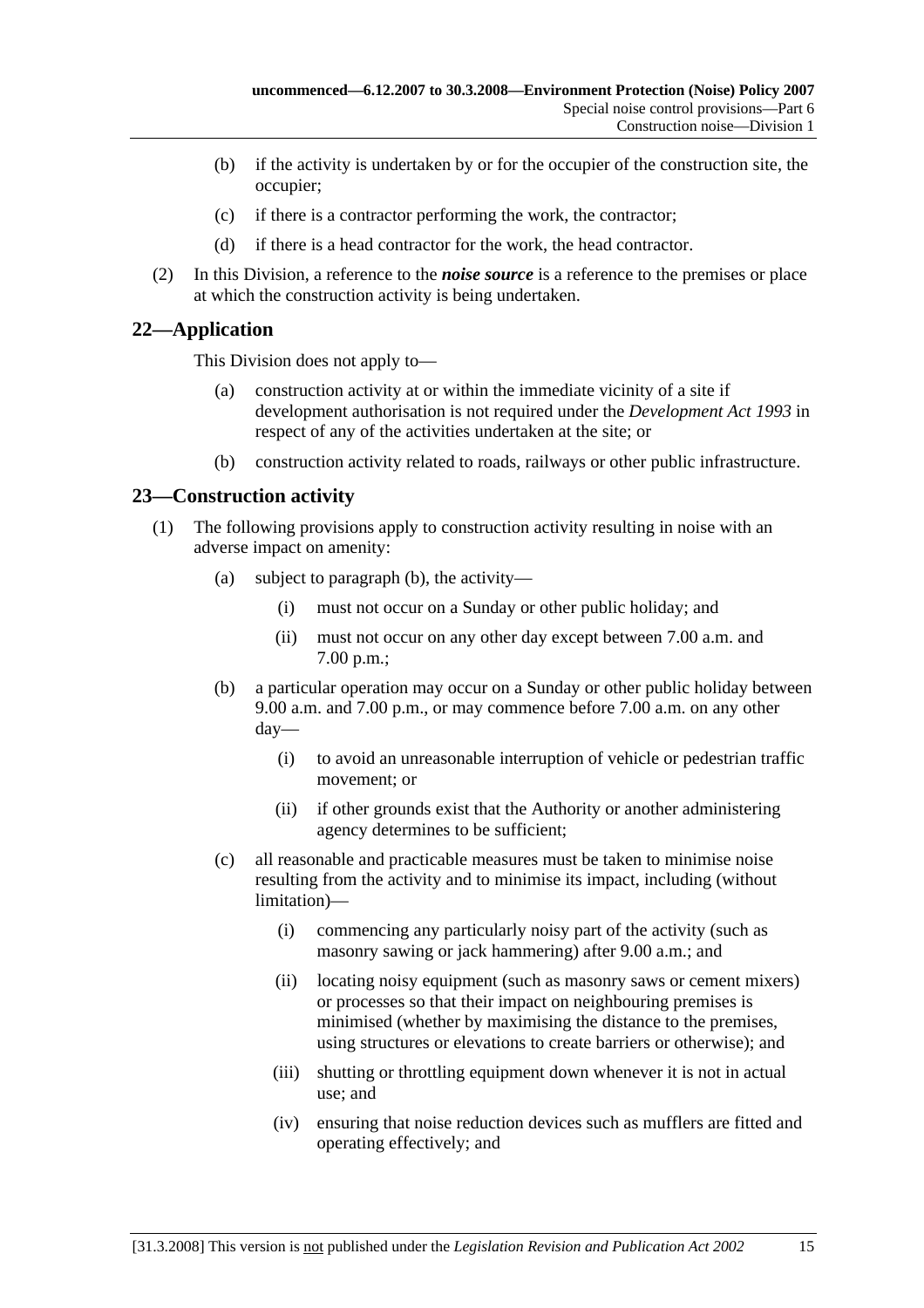- (v) ensuring that equipment is not operated if maintenance or repairs would eliminate or significantly reduce a characteristic of noise resulting from its operation that is audible at noise-affected premises; and
- (vi) operating equipment and handling materials so as to minimise impact noise; and
- (vii) using off-site or other alternative processes that eliminate or lessen resulting noise.
- (2) The responsible person for construction activity must ensure that if the construction activity results in noise with an adverse impact on amenity, the construction activity does not occur or commence except as permitted by subclause (1)(a) and (b).

Mandatory Provision: Category B offence.

- (3) For the purposes of this clause, construction activity results in noise with an adverse impact on amenity if measurements taken in relation to the noise source and noise-affected premises show—
	- (a) that the source noise level (continuous) exceeds  $45$  dB(A); or
	- (b) that the source noise level (maximum) exceeds  $60$  dB(A).
- (4) However—
	- (a) if measurements of ambient noise at the noise-affected premises show that the ambient noise level (continuous) exceeds  $45$  dB(A), the construction activity does not result in noise with an adverse impact on amenity unless the source noise level (continuous) exceeds the ambient noise level (continuous);
	- (b) if measurements of ambient noise at the noise-affected premises show that the ambient noise level (maximum) consistently exceeds 60 dB(A), the construction activity does not result in noise with an adverse impact on amenity unless the source noise level (maximum) exceeds the ambient noise level (maximum) or the frequency of the occurrence of the ambient noise level (maximum).

## **Division 2—Domestic noise**

### **24—Interpretation**

(1) In this Division—

*domestic activity* means an activity at domestic premises involving the use of machinery, tools or other equipment but does not include the use of a fixed domestic machine;

*fixed domestic machine* means a machine that is installed and operated in a fixed position at domestic premises.

 (2) In this Division, a reference to the *noise source* is a reference to the premises at which the fixed domestic machine is installed or, as the case requires, the domestic activity is being undertaken.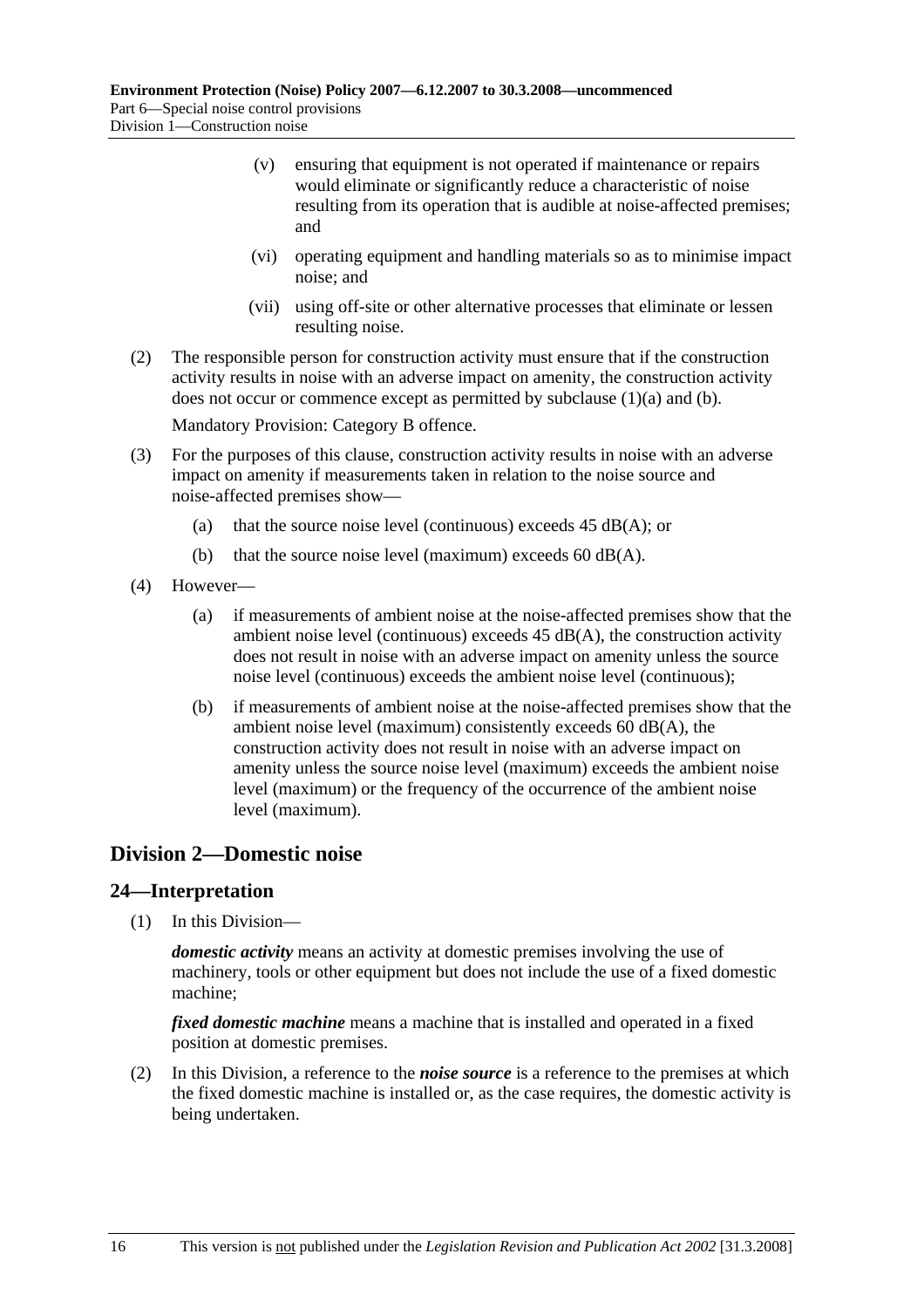### **25—Fixed domestic machine noise**

 (1) A person must not install a machine in a fixed position at domestic premises such that noise resulting from the operation of the machine has an adverse impact on amenity.

Mandatory Provision: Category B offence.

- (2) The owner of domestic premises and, if a different person is occupier of the domestic premises, the occupier must each ensure that a fixed domestic machine is not operated at the premises if—
	- (a) noise resulting from the operation of the machine has an adverse impact on amenity; or
	- (b) maintenance or repairs would eliminate or significantly reduce a characteristic of the noise resulting from its operation that is audible at any noise-affected premises.

Mandatory Provision: Category B offence.

- (3) An installer (being a contractor and not the owner or occupier of the domestic premises) is not guilty of an offence against subclause (1) unless it is proved that—
	- (a) at the time of taking measurements as referred to in subclause (5) or (6), the machine did not have a defect resulting in noise with a characteristic that was audible at the noise-affected premises; and
	- (b) the adverse impact on amenity was not the result of the removal of a barrier at the noise source after the time of installation of the machine.
- (4) It will be a defence to a charge of an offence against subclause (1) for an installer of the machine who is a contractor and not the owner or occupier of the domestic premises if the person proves that the person had, before installing the machine, been given written plans for the installation or construction by the owner or occupier of a barrier that would prevent any adverse impact on amenity resulting from the operation of the machine.
- (5) For the purposes of this clause, the operation of a fixed domestic machine results in noise with an adverse impact on amenity if—
	- (a) measurements taken in relation to the noise source and noise-affected premises when the machine is operated between 7.00 a.m. and 10.00 p.m. on the same day show that the source noise level (continuous) exceeds  $52 \text{ dB}(A)$ ; or
	- (b) measurements taken in relation to the noise source and noise-affected premises when the machine is operated between 10.00 p.m. on one day and 7.00 a.m. on the following day show that the source noise level (continuous) exceeds 45 dB(A).
- (6) However—
	- (a) if measurements of ambient noise at the noise-affected premises taken when the machine is operated between 7.00 a.m. and 10.00 p.m. on the same day show that the ambient noise level (continuous) exceeds 52 dB(A), the operation of the machine does not result in noise with an adverse impact on amenity unless the source noise level (continuous) exceeds the ambient noise level (continuous);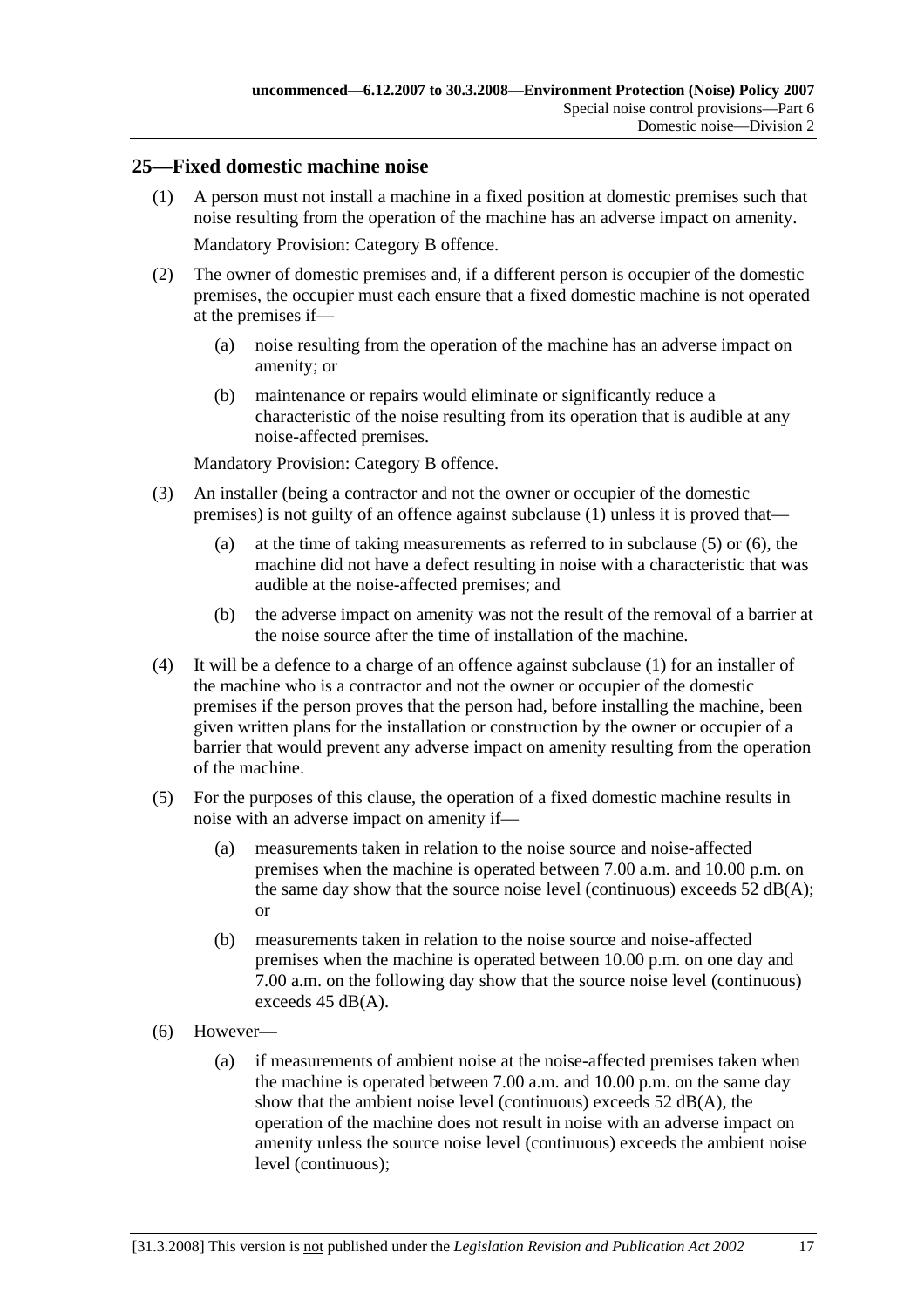- (b) if measurements of ambient noise at the noise-affected premises taken when the machine is operated between 10.00 p.m. on one day and 7.00 a.m. on the following day show that the ambient noise level (continuous) exceeds 45 dB(A), the operation of the machine does not result in noise with an adverse impact on amenity unless the source noise level (continuous) exceeds the ambient noise level (continuous).
- (7) If the machine is operated simultaneously with other fixed domestic machines at the same premises (whether on every occasion of its operation or some occasions only), measurements taken as referred to in subclause (5) or (6) for the purposes of subclause (2) must be taken in relation to the noise emitted when all the machines are in operation.

### **26—Noise from domestic activity**

- (1) The following provisions apply to domestic activity resulting in noise with an adverse impact on amenity:
	- (a) the activity must not be undertaken except—
		- (i) between 9.00 a.m. and 8.00 p.m. on a Sunday; or
		- (ii) between 8.00 a.m. and 8.00 p.m. on any other day;
	- (b) all reasonable and practicable measures must be taken to minimise noise resulting from the activity and to minimise its impact, including (without limitation)—
		- (i) commencing any particularly noisy part of the activity after 9.00 a.m.; and
		- (ii) locating noisy equipment or processes so that their impact on neighbouring premises is minimised (whether by maximising the distance to the premises, using structures or elevations to create barriers or otherwise); and
		- (iii) shutting or throttling equipment down whenever it is not in actual use; and
		- (iv) ensuring that noise reduction devices such as mufflers are fitted and operating effectively; and
		- (v) ensuring that equipment is not operated if maintenance or repairs would eliminate or significantly reduce a characteristic of noise resulting from its operation that is audible at noise-affected premises.
- (2) The occupier of domestic premises must ensure that if domestic activity at the premises results in noise with an adverse impact on amenity, the domestic activity is not undertaken except as permitted by subclause (1)(a).

Mandatory Provision: Category B offence.

- (3) For the purposes of this clause, domestic activity has an adverse impact on amenity if measurements taken in relation to the noise source and noise-affected premises show—
	- (a) that the source noise level (continuous) exceeds  $45$  dB(A); or
	- (b) that the source noise level (maximum) exceeds  $60$  dB(A).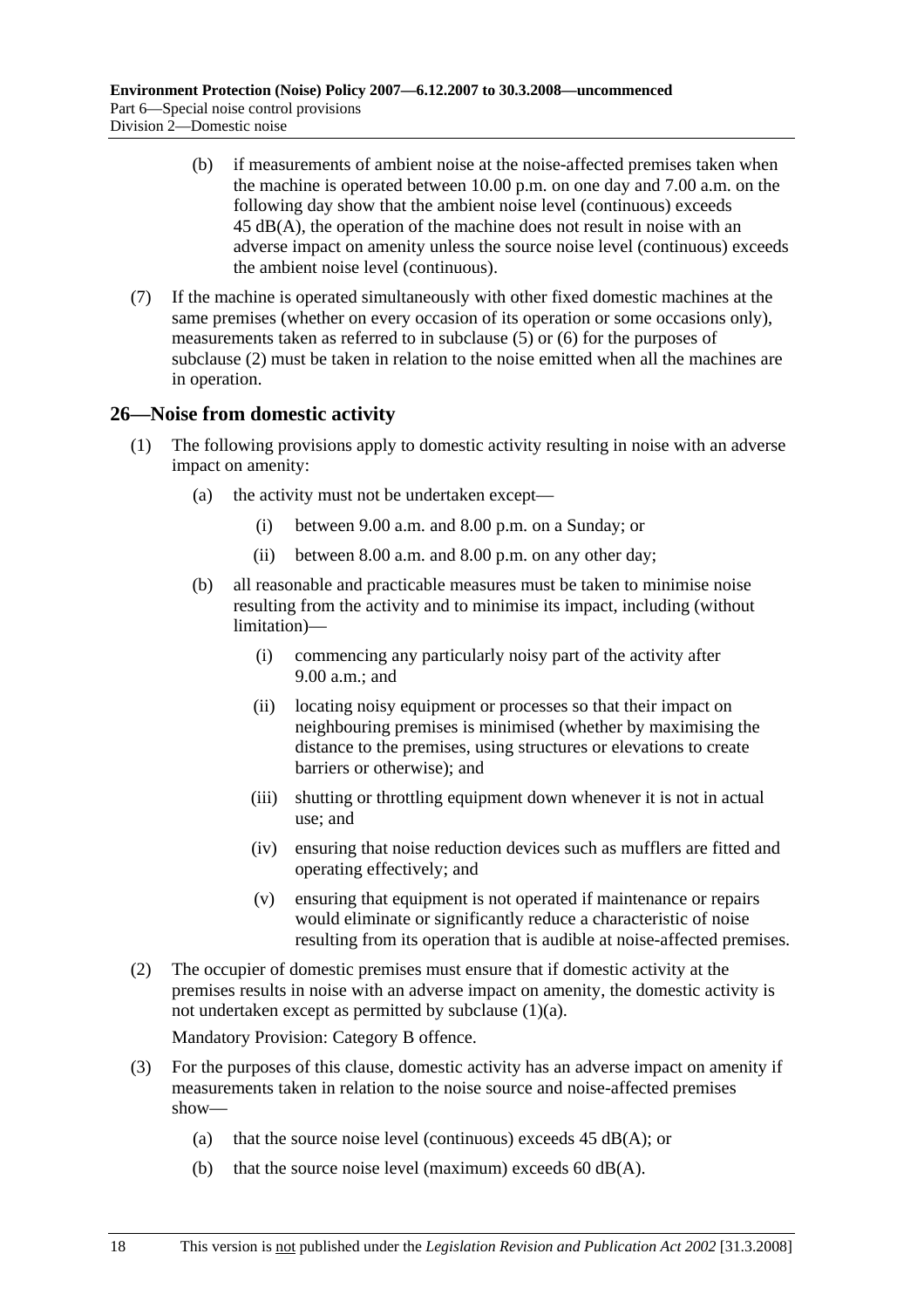- (4) However—
	- (a) if measurements of ambient noise at the noise-affected premises show that the ambient noise level (continuous) exceeds 45 dB(A), the domestic activity does not result in noise with an adverse impact on amenity unless the source noise level (continuous) exceeds the ambient noise level (continuous);
	- (b) if measurements of ambient noise at the noise-affected premises show that the ambient noise level (maximum) consistently exceeds 60 dB(A), the domestic activity does not result in noise with an adverse impact on amenity unless the source noise level (maximum) consistently exceeds the ambient noise level (maximum) or the frequency of the occurrence of the ambient noise level (maximum).
- (5) If the Authority or another administering agency determines that it is appropriate to do so because of the nature and duration of the noise resulting from the domestic activity, the Authority or other administering agency may, in addition, by an environment protection order, require that the source noise level (continuous), as measured during the hours referred to in subclause  $(1)(a)$ , not exceed 52 dB(A) or the ambient noise level (continuous), whichever is the greater.

## **Division 3—Rubbish collection, street sweeping machines etc**

## **27—Application**

- (1) This Division applies to the following activities:
	- (a) rubbish collection when part of an organised program of such activity undertaken by or on behalf of a council or business;
	- (b) the operation of sweeping machines, blowers or other similar machines when part of an organised program of such activity undertaken by or on behalf of a council or business;
	- (c) the operation of powered saws or mulching machines when part of a program of work related to public street trees.
- (2) In this Division, a reference to the *noise source* is a reference to the premises or place at which the activity to which this Division applies is being undertaken.

### **28—Rubbish collection, street sweeping machines etc**

- (1) The following provisions apply to an activity to which this Division applies when it results in noise with an adverse impact on amenity:
	- (a) subject to paragraph (b), the activity must not be undertaken except—
		- (i) between 9.00 a.m. and 7.00 p.m. on a Sunday or other public holiday;
		- (ii) between 7.00 a.m. and 7.00 p.m. on any other day;
	- (b) if the activity is to be undertaken on a public street, it may be commenced before 9.00 a.m. on a Sunday or public holiday, or before 7.00 a.m. on any other day—
		- (i) to avoid an unreasonable interruption of vehicle or pedestrian traffic movement; or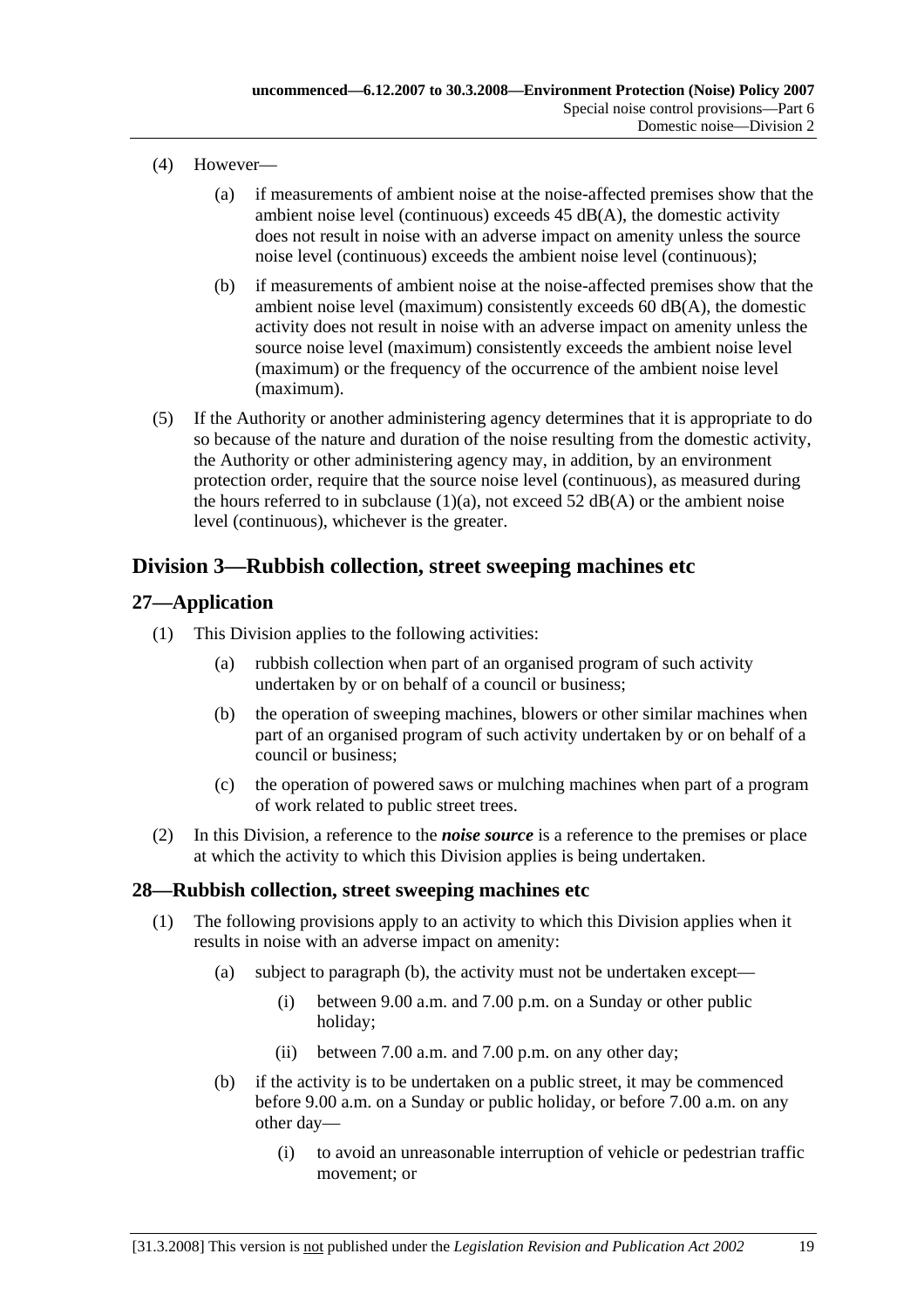- (ii) if other grounds exist that the Authority or another administering agency determines to be sufficient;
- (c) all reasonable and practicable measures must be taken to minimise noise resulting from the activity and to minimise its impact, including (without limitation)—
	- (i) commencing any particularly noisy part of the activity after 9.00 a.m.; and
	- (ii) locating noisy equipment or processes so that their impact is minimised (whether by maximising the distance to the premises, using structures or elevations to create barriers or otherwise); and
	- (iii) scheduling the various parts of the activity so that sites with higher impacts on noise sensitive premises are scheduled for times after 9.00 a.m.; and
	- (iv) shutting or throttling equipment down whenever it is not in actual use; and
	- (v) ensuring that noise reduction devices such as mufflers are fitted and operating effectively; and
	- (vi) ensuring that equipment is not operated if maintenance or repairs would eliminate or significantly reduce a characteristic of noise resulting from its operation that is audible at noise-affected premises.
- (2) If an activity to which this Division applies results in noise with an adverse impact on amenity, a person who causes the activity to be undertaken, and the contractor (if any) engaged to perform such work, must each ensure that the activity does not occur or commence except as permitted by subclause (1)(a) or (b).

Mandatory Provision: Category B offence.

- (3) For the purposes of this clause, an activity to which this Division applies results in noise with an adverse effect on amenity if measurements taken in relation to the noise source and noise-affected premises show that the source noise level (maximum) exceeds 60 dB(A).
- (4) However, if measurements of ambient noise at the noise-affected premises show that the ambient noise level (maximum) consistently exceeds  $60 \text{ dB}(A)$ , the activity does not result in noise with an adverse impact on amenity unless the source noise level (maximum) consistently exceeds the ambient noise level (maximum) or the frequency of the occurrence of the ambient noise level (maximum).

## **Division 4—Building intruder alarm systems**

### **29—Interpretation**

In this Division—

*building intruder alarm system* means an electronic alarm system fitted to a building other than a fire or smoke alarm system.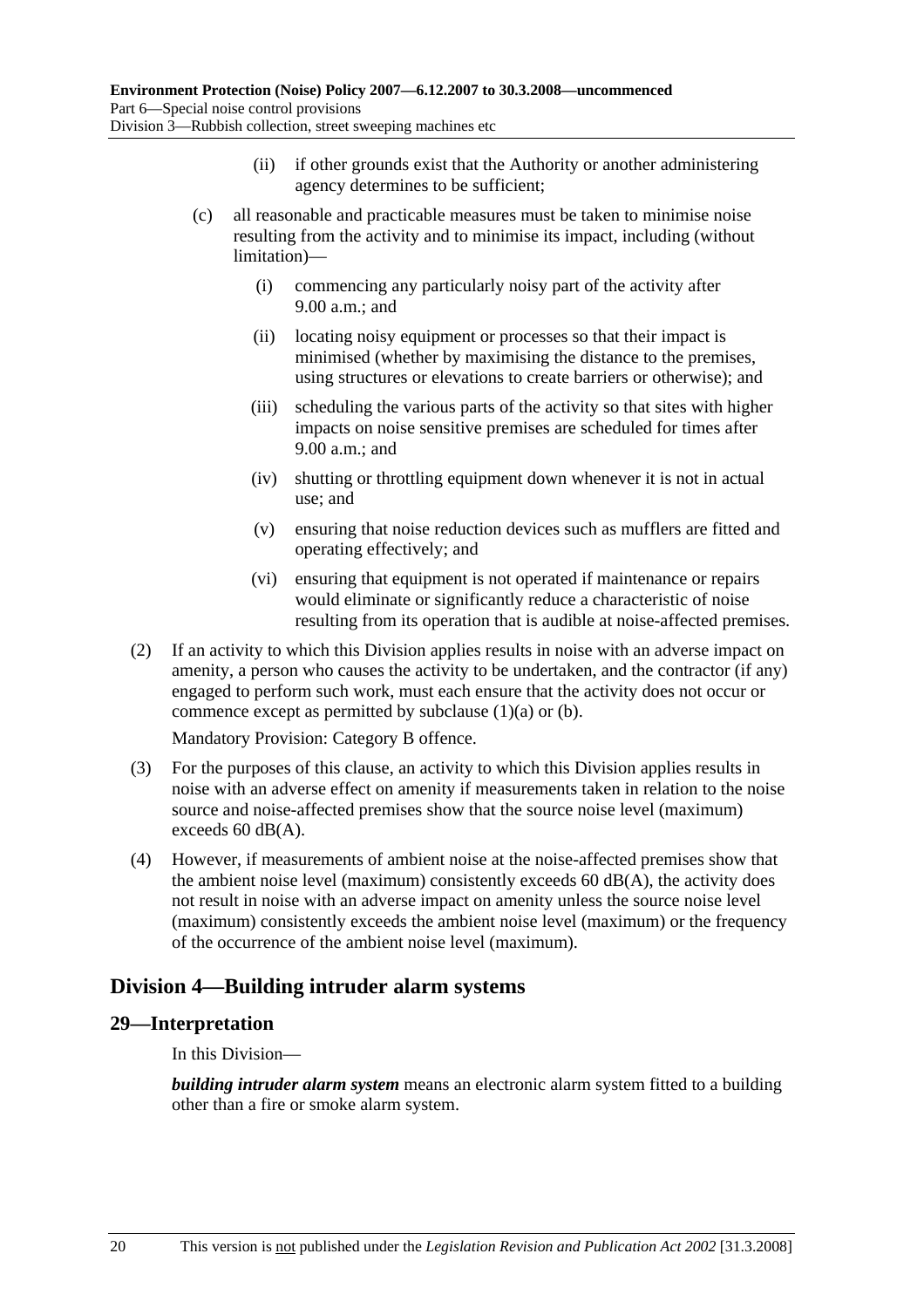### **30—Operation of building intruder alarm systems**

- (1) A building intruder alarm system must not be operated unless—
	- (a) it automatically ceases to sound (whether the sound was continuous or intermittent) within 5 minutes after initial activation by a detection device; and
	- (b) it cannot be reactivated by the same detection device except after the system has been re-set manually; and
	- (c) it is positioned in a way that minimises its impact on premises in separate occupation consistently with maintaining its effectiveness as an alarm system.
- (2) The owner of a building to which a building intruder alarm system is fitted and, if a different person is occupier of the building, the occupier must each ensure compliance with subclause (1) in relation to the operation of the system.

Mandatory Provision: Category B offence.

## **Division 5—Frost fans**

### **31—Interpretation**

In this Division—

*frost fan* means a device designed or adapted to combat frost by fanning warmer air over the frost-affected surfaces;

*operator* of a frost fan means the person responsible for the operation of the fan.

#### **32—Operation of frost fans**

- (1) The following provisions apply to the operation of a frost fan:
	- (a) the fan must not be of dimensions, or have an operating speed, greater than is reasonably required for its effective operation;
	- (b) the fan must not be operated except during a period when frost occurs or is reasonably likely to occur, or as necessary for maintenance work;
	- (c) maintenance work must not be carried out on the fan except between 7.00 a.m. and 10.00 p.m. on the same day;
	- (d) the fan must not be operated if measurements taken in relation to the noise source and noise-affected premises that are residential premises show that the source noise level (continuous) exceeds—
		- (i) the background noise level plus  $5$  dB(A); and
		- (ii) the relevant allowable noise level for the noise-affected premises set out in the table in subclause (6).
- (2) Measurements for the purposes of subclause (1)(d) must first be taken outside any buildings and, if the source noise level (continuous) exceeds the relevant levels prescribed in subclause (1)(d), that result must be ignored and measurements must then be taken in the noise-affected premises within the habitable room most affected by noise from the noise source and the windows of that room must be kept closed during the measurements.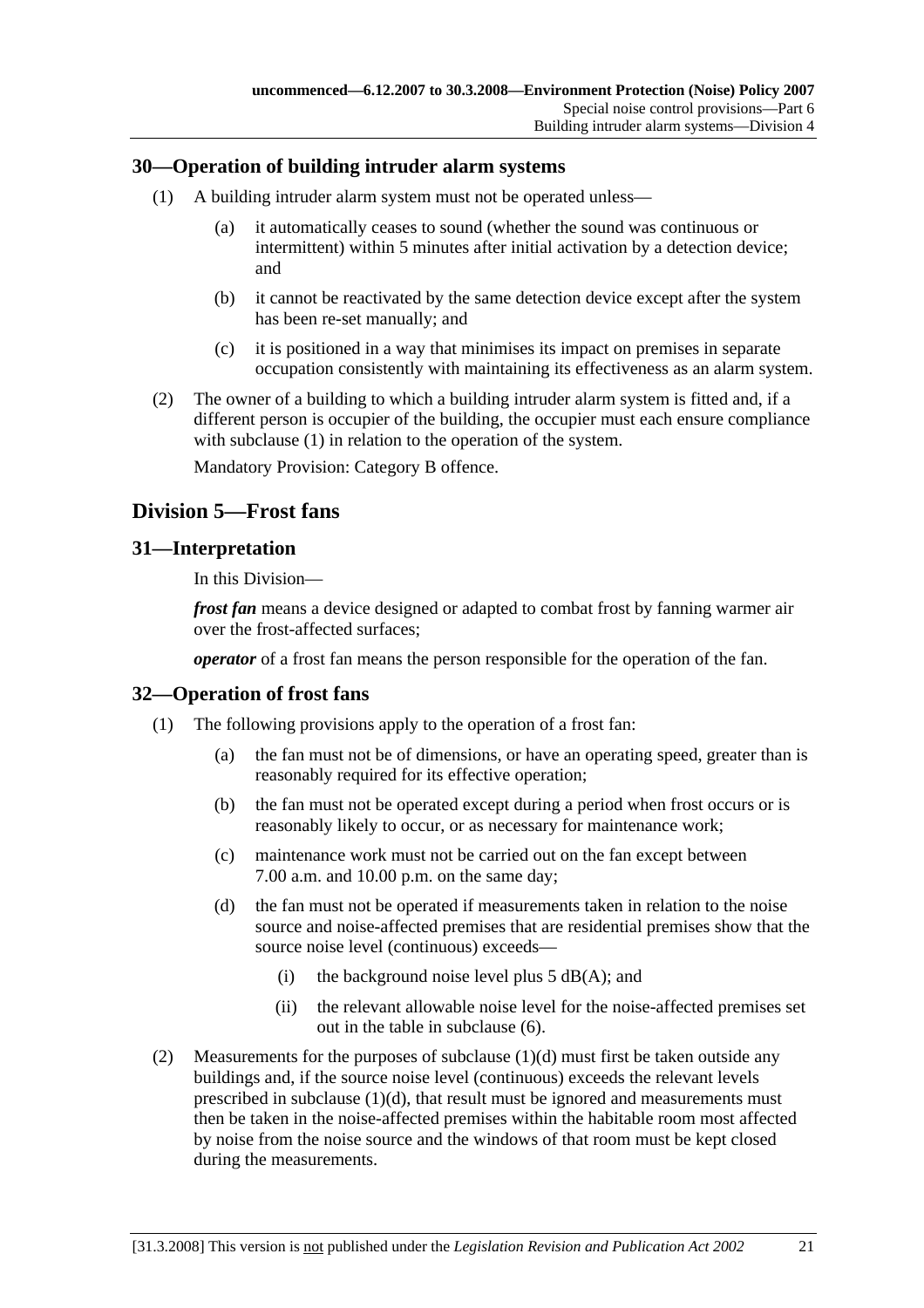- (3) If the fan is operated simultaneously with other frost fans at the same premises (whether on every occasion of its operation or some occasions only), measurements taken for the purposes of subclause  $(1)(d)$  must be taken in relation to the noise emitted when all the fans are in operation.
- (4) For the purposes of this clause, the *relevant allowable noise level* for noise-affected premises is selected from the table as follows:
	- (a) if the land uses principally promoted by the relevant Development Plan provisions for the noise-affected premises fall within either or both of the land use categories Residential or Rural Living, the relevant allowable noise level is found in the table in the column alongside those land use categories;
	- (b) in any other case, the relevant allowable noise level is found in the column alongside the land use categories Rural Industry or Light Industry.
- (5) The operator of a frost fan or an occupier of premises at which a frost fan is operated must ensure compliance with subclause (1) in relation to its operation.
- (6) **Table**

| <b>Land Use Category</b>         | Allowable noise level $(dB(A))$ |                                              |  |
|----------------------------------|---------------------------------|----------------------------------------------|--|
|                                  | <b>Measurements outside</b>     | <b>Measurements within</b><br>habitable room |  |
| Residential or Rural Living      | 45                              | 25                                           |  |
| Rural Industry or Light Industry | 55                              | 35                                           |  |

## **Part 7—Guidance documents**

### **33—Audible bird scaring devices**

- (1) If a person operates an audible bird scaring device, the *Audible Bird Scaring Devices Environmental Noise Guidelines 2007* prepared by the Authority apply.
- (2) In this clause—

*audible bird scaring device* means a device designed, adapted or used to scare birds by the emission of noise.

### **34—Wind farms**

- (1) If a person operates a wind farm, the *Wind Farms Environmental Noise Guidelines 2003* prepared by the Authority apply.
- (2) In this clause—

*wind farm* means a group of wind turbine generators.

### **35—Issue of environment protection orders to give effect to guidelines**

The Authority or another administering agency may issue an environment protection order to a person who undertakes an activity referred to in this Part to give effect to the guidelines that apply to the activity under this Part.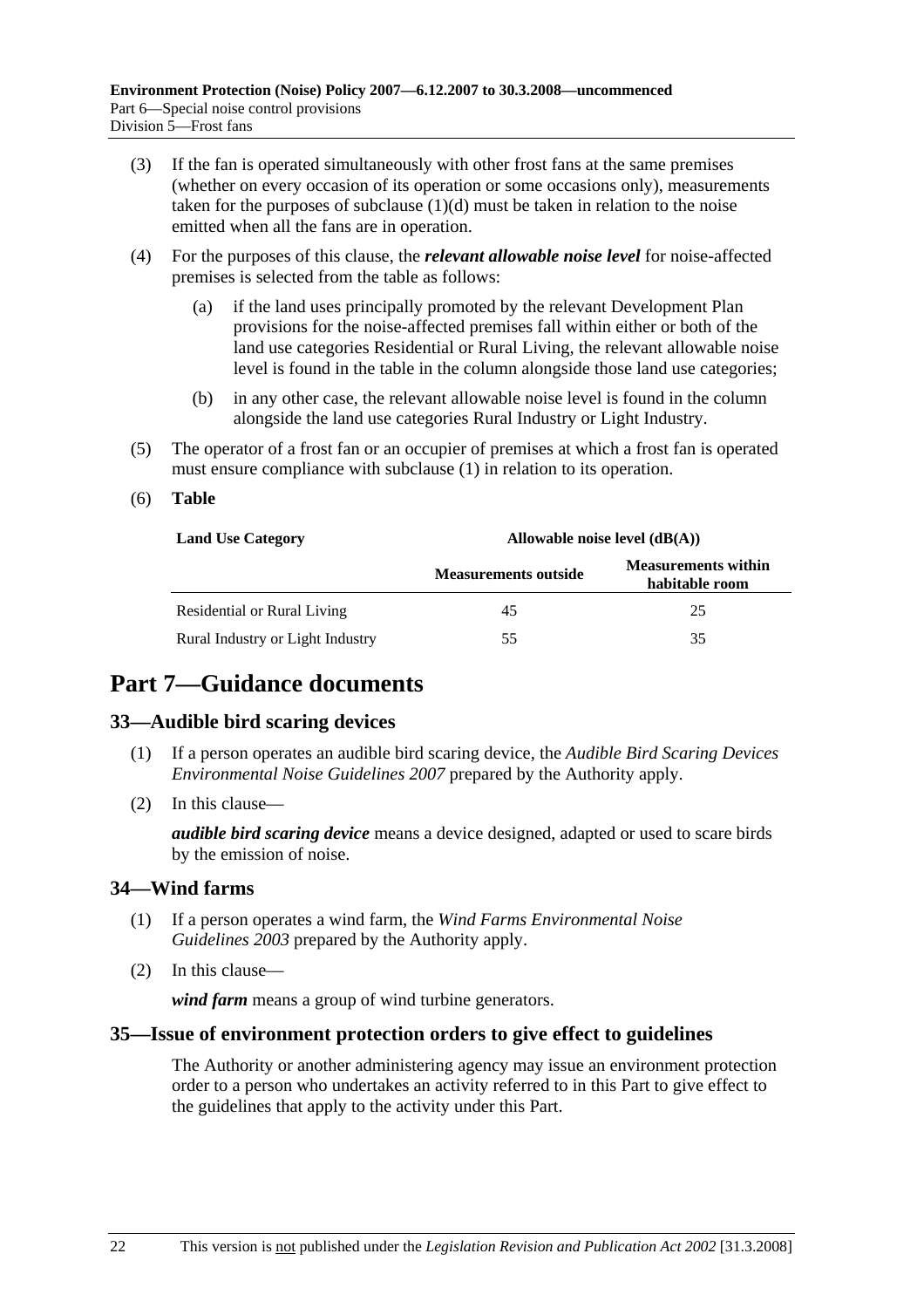# **Schedule 1—Noise excluded from policy (clause 6)**

- 1 Noise principally consisting of music or voices, or both, resulting from an activity at domestic premises.
- 2 Noise from a school, kindergarten, child care centre or place of worship.
- 3 Aircraft or railway noise.
- 4 Other vehicle noise except from vehicles operating within, or entering or leaving, business premises.
- 5 Noise that may be the subject of proceedings under—
	- (a) the *Liquor Licensing Act 1997*; or
	- (b) the *Community Titles Act 1996*; or
	- (c) the *Strata Titles Act 1988*; or
	- (d) the *Residential Tenancies Act 1995*.
- 6 Noise caused by dogs or other animals resulting from an activity at domestic premises.
- 7 Noise from any of the following as described in clause 8 of Schedule 1 of the Act:
	- (a) aerodromes;
	- (b) helicopter landing facilities;
	- (c) motor racing or testing venues;
	- (d) shooting ranges.
- 8 Noise from blasting operations carried out as part of a mining operation within the meaning of the *Mines and Works Inspection Act 1920* or *Mining Act 1971*.
- 9 Noise caused by emergency vehicle sirens.
- 10 Noise outside of the human audible range.